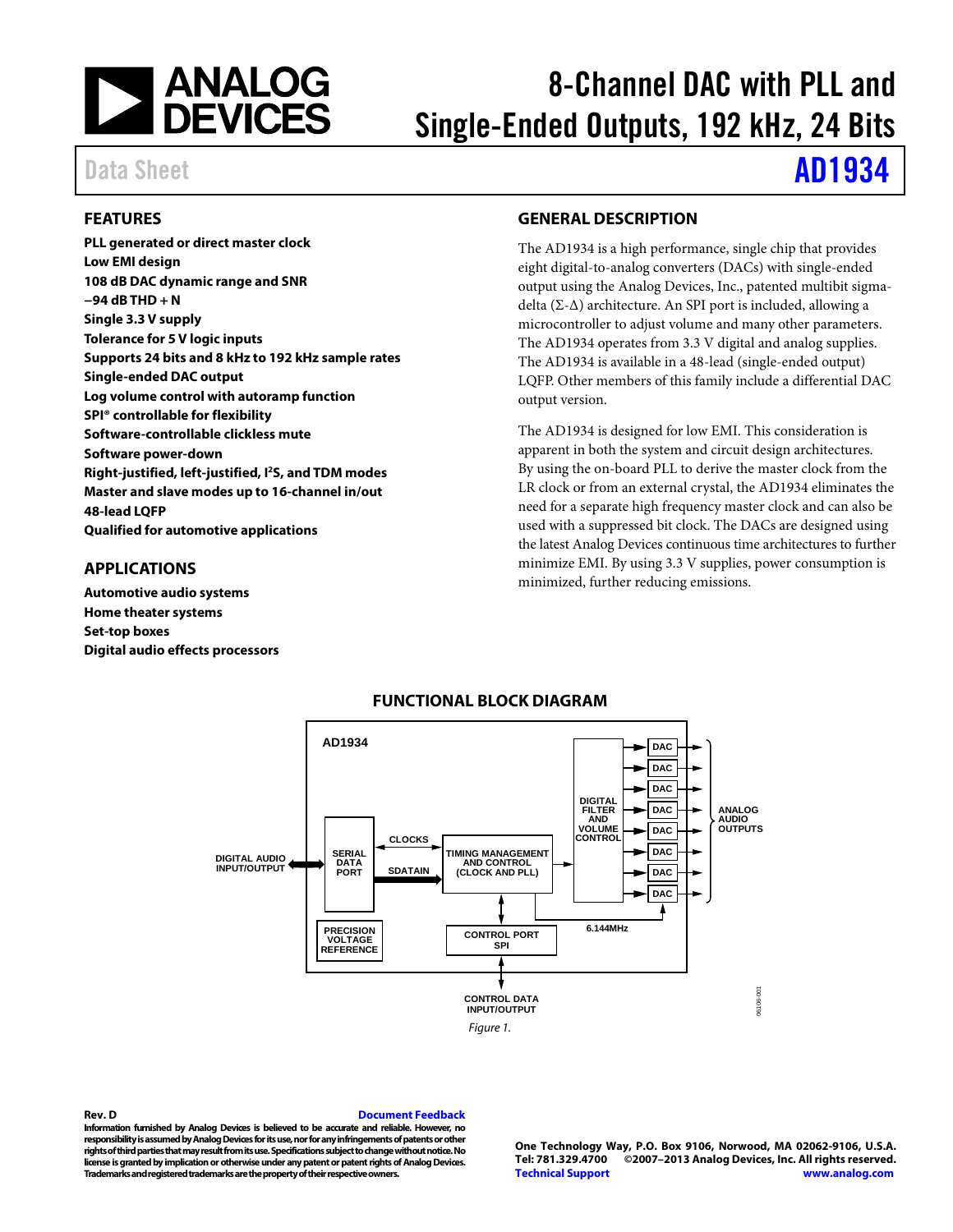## TABLE OF CONTENTS

| Pin Configuration and Function Descriptions 10 |
|------------------------------------------------|
|                                                |
|                                                |

### <span id="page-1-0"></span>**REVISION HISTORY**

#### **2/13—Rev. C to Rev. D**

#### **7/11—Rev. B to Rev. C**

| Changes to Figure 2 and Table 10, DSDATAx/AUXDATA1 Pin |  |
|--------------------------------------------------------|--|
|                                                        |  |

#### **1/11—Rev. A to Rev. B**

| Time-Division Multiplexed (TDM) Modes 15 |  |
|------------------------------------------|--|
|                                          |  |
|                                          |  |
|                                          |  |
|                                          |  |
|                                          |  |
|                                          |  |
|                                          |  |
|                                          |  |
|                                          |  |
|                                          |  |
|                                          |  |

#### **9/09—Rev. 0 to Rev. A**

| Change to Power Supply and Voltage Reference Section 14 |  |
|---------------------------------------------------------|--|
|                                                         |  |
|                                                         |  |
|                                                         |  |

#### **8/07—Revision 0: Initial Version**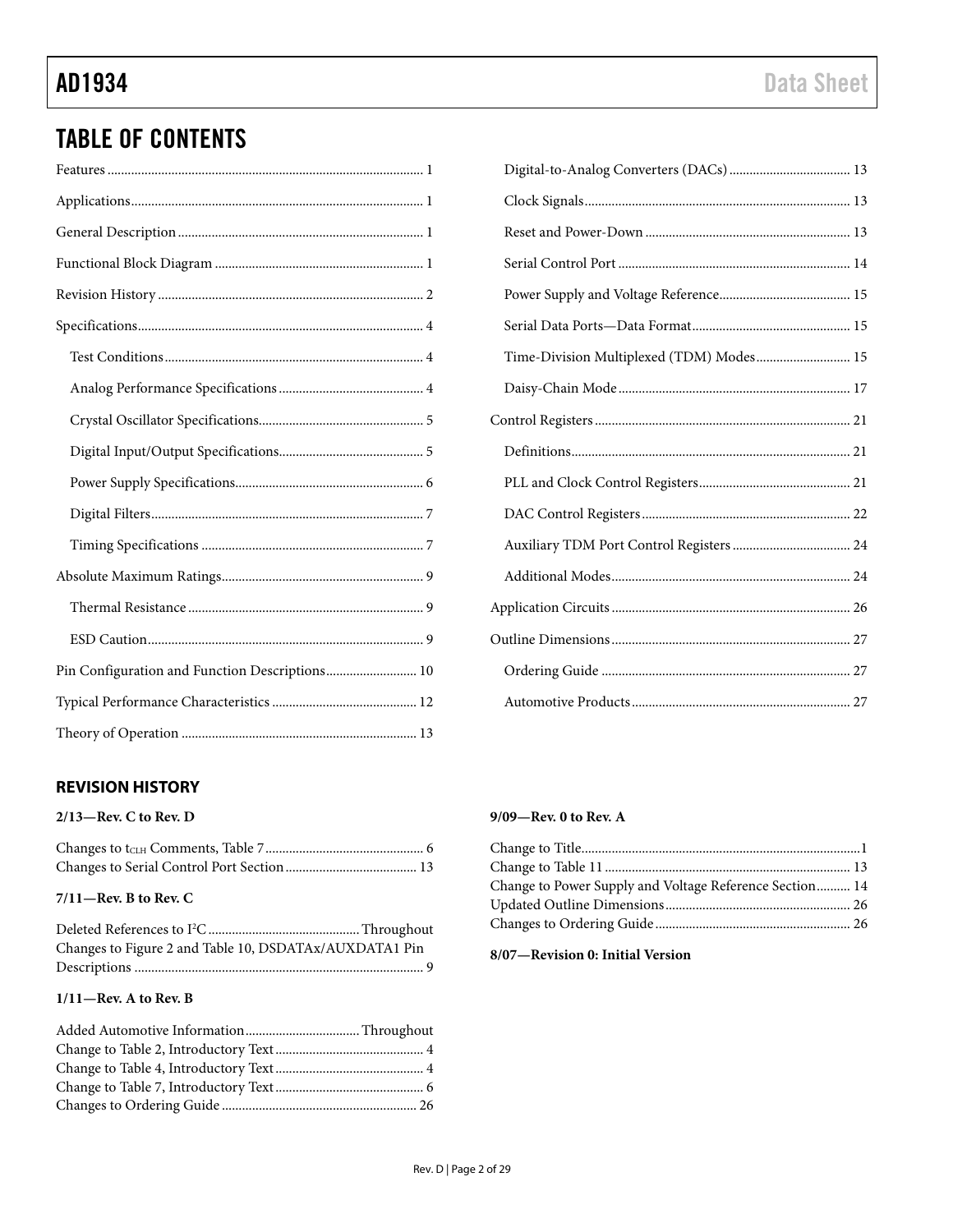## <span id="page-2-4"></span><span id="page-2-0"></span>**SPECIFICATIONS**

#### <span id="page-2-1"></span>**TEST CONDITIONS**

Performance of all channels is identical, exclusive of the interchannel gain mismatch and interchannel phase deviation specifications.

| Supply Voltages (AVDD, DVDD)      | 3.3V                                          |
|-----------------------------------|-----------------------------------------------|
| Temperature Range <sup>1</sup>    | As specified in Table 1 and Table 2           |
| Master Clock                      | 12.288 MHz (48 kHz fs, 256 $\times$ fs mode)  |
| Input Sample Rate                 | 48 kHz                                        |
| Measurement Bandwidth             | 20 Hz to 20 kHz                               |
| Word Width                        | 24 bits                                       |
| Load Capacitance (Digital Output) | 20pF                                          |
| Load Current (Digital Output)     | $\pm 1$ mA or 1.5 k $\Omega$ to ½ DVDD supply |
| Input Voltage HI                  | 2.0V                                          |
| Input Voltage LO                  | 0.8V                                          |

<sup>1</sup> Functionally guaranteed at −40°C to +125°C case temperature.

#### <span id="page-2-2"></span>**ANALOG PERFORMANCE SPECIFICATIONS**

Specifications guaranteed at 25°C (ambient).

<span id="page-2-3"></span>

| Table 1.                            |                                 |            |            |        |                 |
|-------------------------------------|---------------------------------|------------|------------|--------|-----------------|
| <b>Parameter</b>                    | <b>Test Conditions/Comments</b> | <b>Min</b> | <b>Typ</b> | Max    | <b>Unit</b>     |
| DIGITAL-TO-ANALOG CONVERTERS        |                                 |            |            |        |                 |
| Dynamic Range                       | 20 Hz to 20 kHz, -60 dB input   |            |            |        |                 |
| No Filter (RMS)                     |                                 | 98         | 104        |        | dB              |
| With A-Weighted Filter (RMS)        |                                 | 100        | 106        |        | dB              |
| With A-Weighted Filter (Average)    |                                 |            | 108        |        | dB              |
| Total Harmonic Distortion + Noise   | 0 dBFS                          |            |            |        |                 |
| Single-Ended Version                | Two channels running            |            | $-92$      |        | dB              |
|                                     | Eight channels running          |            | $-86$      | $-75$  | dB              |
| Full-Scale Output Voltage           |                                 |            | 0.88(2.48) |        | V rms $(V p-p)$ |
| <b>Gain Error</b>                   |                                 | $-10$      |            | $+10$  | $\%$            |
| Interchannel Gain Mismatch          |                                 | $-0.2$     |            | $+0.2$ | dB              |
| <b>Offset Error</b>                 |                                 | $-16$      | $-4$       | $+16$  | mV              |
| <b>Gain Drift</b>                   |                                 | $-30$      |            | $+30$  | ppm/°C          |
| Interchannel Isolation              |                                 |            | 100        |        | dB              |
| <b>Interchannel Phase Deviation</b> |                                 |            | 0          |        | Degrees         |
| Volume Control Step                 |                                 |            | 0.375      |        | dB              |
| Volume Control Range                |                                 |            | 95         |        | dB              |
| De-emphasis Gain Error              |                                 |            |            | ±0.6   | dB              |
| Output Resistance at Each Pin       |                                 |            | 100        |        | Ω               |
| <b>REFERENCE</b>                    |                                 |            |            |        |                 |
| Internal Reference Voltage          | FILTR pin                       |            | 1.50       |        | v               |
| External Reference Voltage          | FILTR pin                       | 1.32       | 1.50       | 1.68   | V               |
| Common-Mode Reference Output        | CM pin                          |            | 1.50       |        | v               |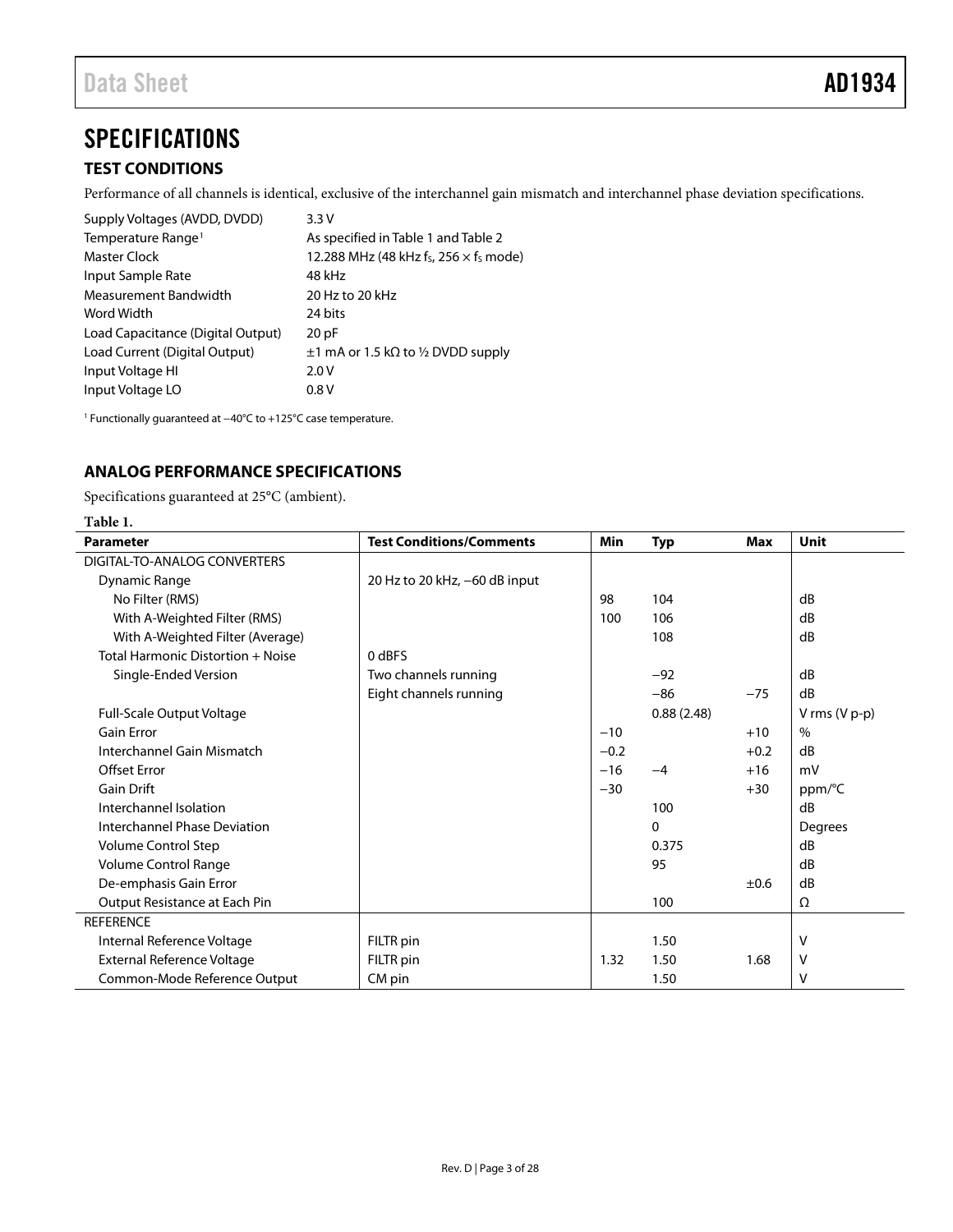Specifications measured at 125°C (case).

#### <span id="page-3-2"></span>**Table 2.**

| <b>Parameter</b>                  | <b>Test Conditions/Comments</b> | Min    | <b>Typ</b>    | Max    | Unit            |
|-----------------------------------|---------------------------------|--------|---------------|--------|-----------------|
| DIGITAL-TO-ANALOG CONVERTERS      |                                 |        |               |        |                 |
| Dynamic Range                     | 20 Hz to 20 kHz, -60 dB input   |        |               |        |                 |
| No Filter (RMS)                   |                                 | 98     | 104           |        | dB              |
| With A-Weighted Filter (RMS)      |                                 | 100    | 106           |        | dB              |
| With A-Weighted Filter (Average)  |                                 |        | 108           |        | dB              |
| Total Harmonic Distortion + Noise | 0 dBFS                          |        |               |        |                 |
| Single-Ended Version              | Two channels running            |        | $-92$         |        | dB              |
|                                   | Eight channels running          |        | $-86$         | $-70$  | dB              |
| <b>Full-Scale Output Voltage</b>  |                                 |        | 0.8775(2.482) |        | V rms $(V p-p)$ |
| Gain Error                        |                                 | $-10$  |               | $+10$  | $\%$            |
| Interchannel Gain Mismatch        |                                 | $-0.2$ |               | $+0.2$ | dB              |
| Offset Error                      |                                 | $-16$  | $-4$          | $+16$  | mV              |
| <b>Gain Drift</b>                 |                                 | $-30$  |               | $+30$  | ppm/°C          |
| <b>REFERENCE</b>                  |                                 |        |               |        |                 |
| Internal Reference Voltage        | FILTR pin                       |        | 1.50          |        | V               |
| External Reference Voltage        | FILTR pin                       | 1.32   | 1.50          | 1.68   | v               |
| Common-Mode Reference Output      | CM pin                          |        | 1.50          |        | ν               |

### <span id="page-3-0"></span>**CRYSTAL OSCILLATOR SPECIFICATIONS**

#### **Table 3.**

| . .<br>.<br>.                          | Min | Tvp | Max | Unit  |
|----------------------------------------|-----|-----|-----|-------|
| $\overline{\phantom{0}}$<br>$-$<br>íd. |     |     |     | mmhos |

#### <span id="page-3-1"></span>**DIGITAL INPUT/OUTPUT SPECIFICATIONS**

 $-40\text{°C} < T_{\text{C}} < 125\text{°C}$ , DVDD = 3.3 V ± 10%.

#### **Table 4.**

| <b>Parameter</b>                             | <b>Test Conditions/Comments</b>         | Min            | <b>Max</b><br>Typ | Unit |
|----------------------------------------------|-----------------------------------------|----------------|-------------------|------|
| Input Voltage HI $(VIH)$                     |                                         | 2.0            |                   |      |
| Input Voltage HI (V <sub>IH</sub> )          | MCLKI pin                               | 2.2            |                   | ٧    |
| Input Voltage LO (V <sub>IL</sub> )          |                                         |                | 0.8               | ν    |
| Input Leakage                                | $I_{\text{IH}} @ V_{\text{IH}} = 2.4 V$ |                | 10                | μA   |
|                                              | $I_{IL}$ @ $V_{IL}$ = 0.8 V             |                | 10                | μA   |
| High Level Output Voltage (V <sub>OH</sub> ) | $I_{OH} = 1$ mA                         | $D VDD - 0.60$ |                   | v    |
| Low Level Output Voltage (V <sub>OL</sub> )  | $I_{OL} = 1$ mA                         |                | 0.4               | v    |
| Input Capacitance                            |                                         |                |                   | рF   |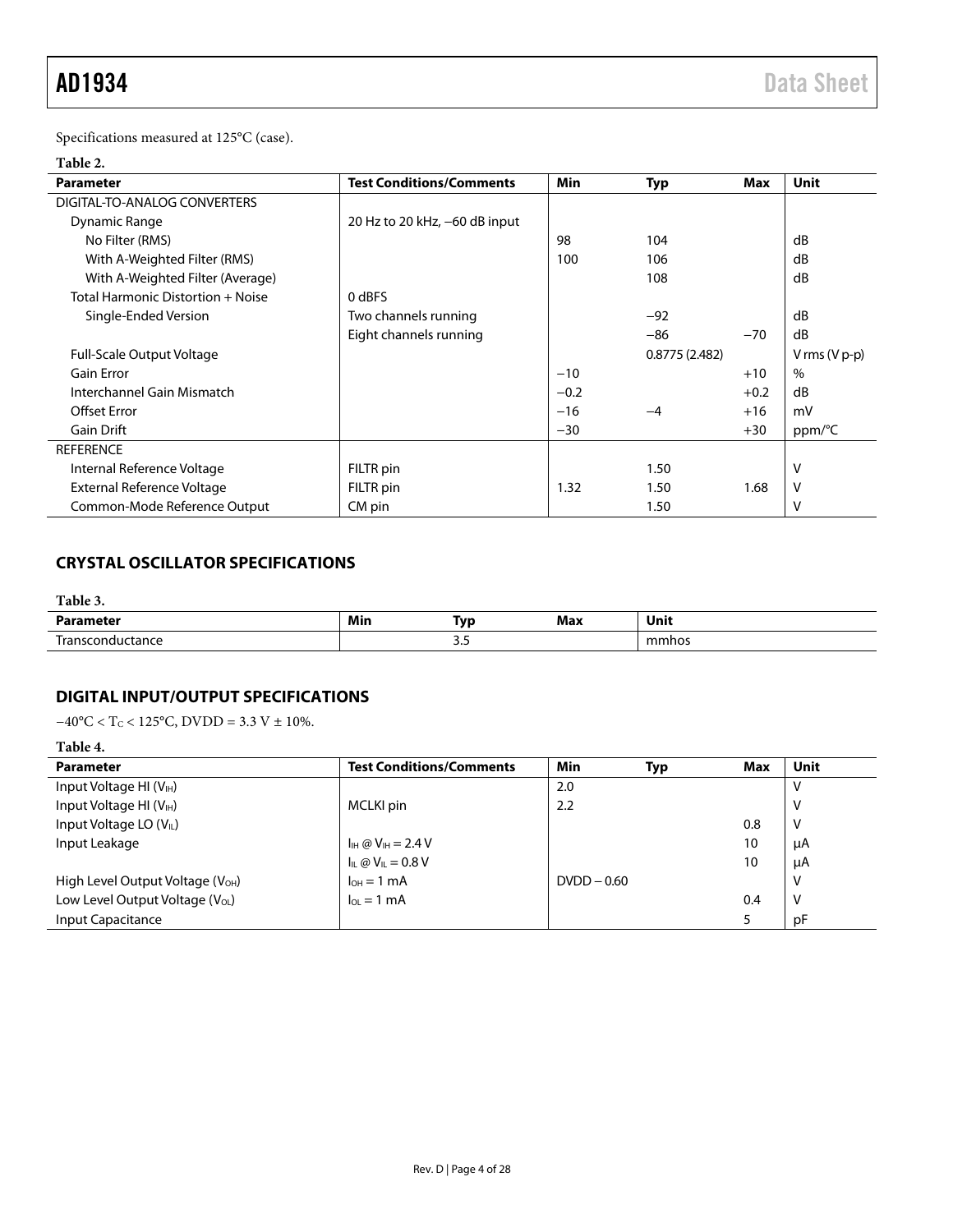#### <span id="page-4-0"></span>**POWER SUPPLY SPECIFICATIONS**

**Table 5.** 

| <b>Parameter</b>             | <b>Test Conditions/Comments</b> | <b>Min</b> | <b>Typ</b> | <b>Max</b> | Unit |
|------------------------------|---------------------------------|------------|------------|------------|------|
| <b>SUPPLIES</b>              |                                 |            |            |            |      |
| Voltage                      |                                 |            |            |            |      |
|                              | <b>DVDD</b>                     | 3.0        | 3.3        | 3.6        | V    |
|                              | <b>AVDD</b>                     | 3.0        | 3.3        | 3.6        | v    |
| <b>Digital Current</b>       | $MCLK = 256$ fs                 |            |            |            |      |
| Normal Operation             | $f_s = 48$ kHz                  |            | 56         |            | mA   |
|                              | $f_s = 96$ kHz                  |            | 65         |            | mA   |
|                              | $f_s = 192$ kHz                 |            | 95         |            | mA   |
| Power-Down                   | $f_s = 48$ kHz to 192 kHz       |            | 2.0        |            | mA   |
| <b>Analog Current</b>        |                                 |            |            |            |      |
| Normal Operation             |                                 |            | 74         |            | mA   |
| Power-Down                   |                                 |            | 23         |            | mA   |
| <b>DISSIPATION</b>           |                                 |            |            |            |      |
| Operation                    | $MCLK = 256$ fs, 48 kHz         |            |            |            |      |
| All Supplies                 |                                 |            | 429        |            | mW   |
| <b>Digital Supply</b>        |                                 |            | 185        |            | mW   |
| Analog Supply                |                                 |            | 244        |            | mW   |
| Power-Down, All Supplies     |                                 |            | 83         |            | mW   |
| POWER SUPPLY REJECTION RATIO |                                 |            |            |            |      |
| Signal at Analog Supply Pins | 1 kHz, 200 mV p-p               |            | 50         |            | dB   |
|                              | 20 kHz, 200 mV p-p              |            | 50         |            | dB   |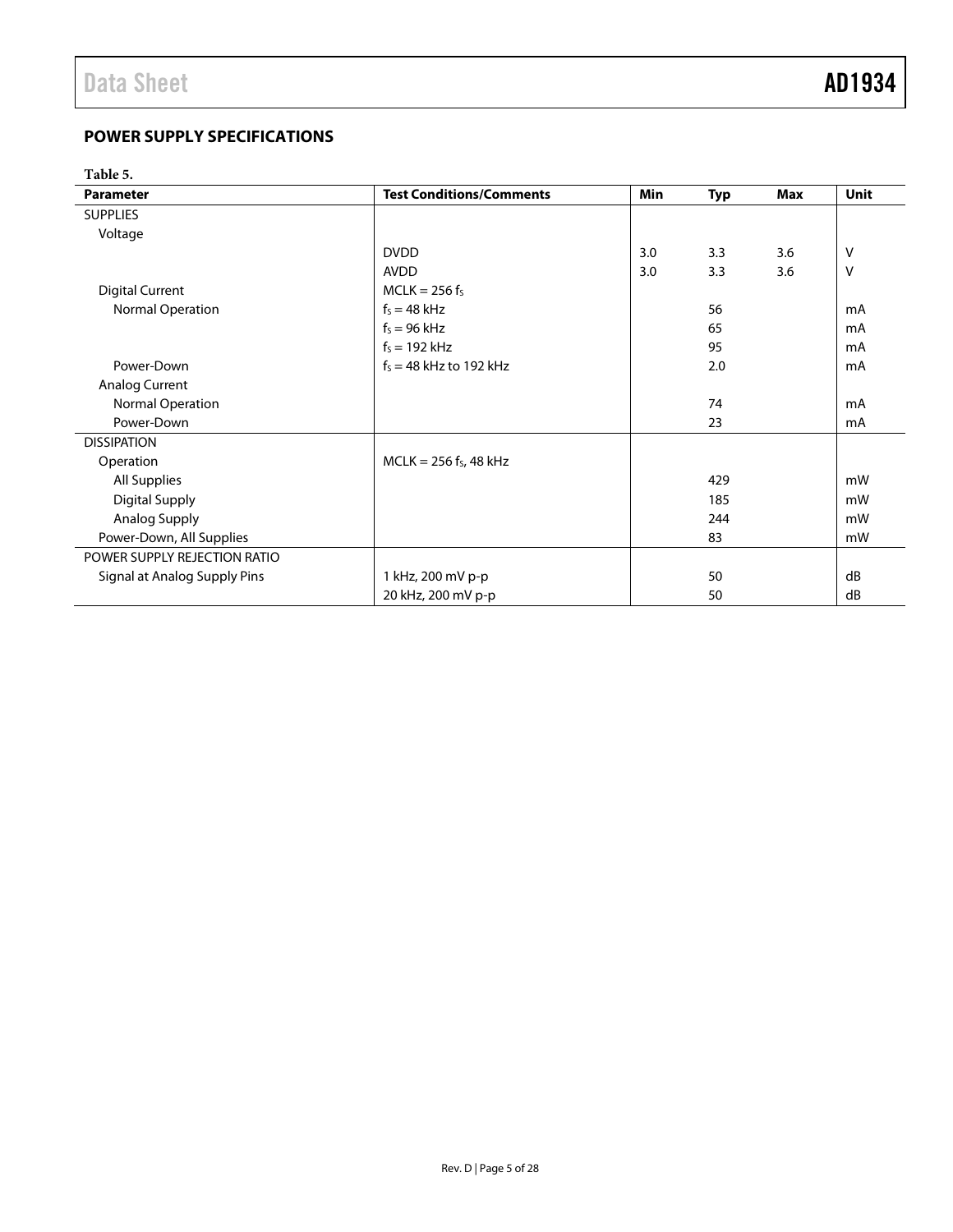#### <span id="page-5-0"></span>**DIGITAL FILTERS**

# **Table 6.**

| <b>Parameter</b>             | Mode                        | <b>Factor</b>         | <b>Min</b> | <b>Typ</b> | Max   | Unit |
|------------------------------|-----------------------------|-----------------------|------------|------------|-------|------|
| DAC INTERPOLATION FILTER     |                             |                       |            |            |       |      |
| Pass Band                    | 48 kHz mode, typ @ 48 kHz   | 0.4535 f <sub>s</sub> |            | 22         |       | kHz  |
|                              | 96 kHz mode, typ @ 96 kHz   | $0.3646 f_s$          | 35         |            |       | kHz  |
|                              | 192 kHz mode, typ @ 192 kHz | $0.3646$ fs           |            | 70         |       | kHz  |
| Pass-Band Ripple             | 48 kHz mode, typ @ 48 kHz   |                       |            |            | ±0.01 | dB   |
|                              | 96 kHz mode, typ @ 96 kHz   |                       |            |            | ±0.05 | dB   |
|                              | 192 kHz mode, typ @ 192 kHz |                       |            |            | ±0.1  | dB   |
| <b>Transition Band</b>       | 48 kHz mode, typ @ 48 kHz   | $0.5 f_s$             |            | 24         |       | kHz  |
|                              | 96 kHz mode, typ @ 96 kHz   | $0.5 f_s$             |            | 48         |       | kHz  |
|                              | 192 kHz mode, typ @ 192 kHz | $0.5 f_s$             |            | 96         |       | kHz  |
| Stop Band                    | 48 kHz mode, typ @ 48 kHz   | $0.5465$ fs           |            | 26         |       | kHz  |
|                              | 96 kHz mode, typ @ 96 kHz   | 0.6354 f <sub>s</sub> |            | 61         |       | kHz  |
|                              | 192 kHz mode, typ @ 192 kHz | $0.6354$ fs           |            | 122        |       | kHz  |
| <b>Stop-Band Attenuation</b> | 48 kHz mode, typ @ 48 kHz   |                       | 70         |            |       | dB   |
|                              | 96 kHz mode, typ @ 96 kHz   |                       | 70         |            |       | dB   |
|                              | 192 kHz mode, typ @ 192 kHz |                       | 70         |            |       | dB   |
| Group Delay                  | 48 kHz mode, typ @ 48 kHz   | 25/f <sub>s</sub>     |            | 521        |       | μs   |
|                              | 96 kHz mode, typ @ 96 kHz   | $11/f_s$              |            | 115        |       | μs   |
|                              | 192 kHz mode, typ @ 192 kHz | 8/f <sub>s</sub>      |            | 42         |       | μs   |

#### <span id="page-5-1"></span>**TIMING SPECIFICATIONS**

 $-40\text{°C} < T_{\text{C}} < 125\text{°C}$ , DVDD = 3.3 V ± 10%.

#### **Table 7.**

| <b>Parameter</b>                                | <b>Condition</b>            | <b>Comments</b>                                                                                               | Min  | <b>Max</b> | Unit                     |
|-------------------------------------------------|-----------------------------|---------------------------------------------------------------------------------------------------------------|------|------------|--------------------------|
| INPUT MASTER CLOCK (MCLK) AND RESET             |                             |                                                                                                               |      |            |                          |
| t <sub>MH</sub>                                 | MCLK duty cycle             | DAC clock source = PLL clock $\omega$ 256 fs,<br>384 f <sub>s</sub> , 512 f <sub>s</sub> , 768 f <sub>s</sub> | 40   | 60         | $\frac{0}{0}$            |
| t <sub>MH</sub>                                 |                             | DAC clock source = direct MCLK $\omega$ 512 fs<br>(bypass on-chip PLL)                                        | 40   | 60         | $\%$                     |
| f <sub>MCLK</sub>                               | <b>MCLK</b> frequency       | PLL mode, 256 fs reference                                                                                    | 6.9  | 13.8       | <b>MHz</b>               |
| $f_{MCLK}$                                      |                             | Direct 512 f <sub>s</sub> mode                                                                                |      | 27.6       | <b>MHz</b>               |
| t <sub>PDR</sub>                                | <b>RST</b> low              |                                                                                                               | 15   |            | ns                       |
| t <sub>PDRR</sub>                               | RST recovery                | Reset to active output                                                                                        | 4096 |            | <b>t</b> <sub>MCLK</sub> |
| PLL                                             |                             |                                                                                                               |      |            |                          |
| Lock Time                                       | <b>MCLK and LRCLK input</b> |                                                                                                               |      | 10         | ms                       |
| 256 f <sub>s</sub> VCO Clock, Output Duty Cycle |                             |                                                                                                               | 40   | 60         | $\%$                     |
| <b>MCLKO Pin</b>                                |                             |                                                                                                               |      |            |                          |
| <b>SPI PORT</b>                                 |                             | See Figure 9                                                                                                  |      |            |                          |
| tcch                                            | <b>CCLK</b> high            |                                                                                                               | 35   |            | ns                       |
| tccL                                            | <b>CCLK</b> low             |                                                                                                               | 35   |            | ns                       |
| fcclk                                           | <b>CCLK</b> frequency       | $f_{CCLK} = 1/t_{CCP}$ , only t <sub>CCP</sub> shown in Figure 9                                              |      | 10         | <b>MHz</b>               |
| tcps                                            | <b>CDATA</b> setup          | To CCLK rising                                                                                                | 10   |            | ns                       |
| tc <sub>DH</sub>                                | <b>CDATA hold</b>           | From CCLK rising                                                                                              | 10   |            | ns                       |
| t <sub>CLS</sub>                                | <b>CLATCH</b> setup         | To CCLK rising                                                                                                | 10   |            | ns                       |
| t <sub>CLH</sub>                                | <b>CLATCH</b> hold          | From CCLK rising                                                                                              | 10   |            | ns                       |
| t <sub>CLHIGH</sub>                             | <b>CLATCH</b> high          | Not shown in Figure 9                                                                                         | 10   |            | ns                       |
| tcor                                            | COUT enable                 | From CCLK falling                                                                                             |      | 30         | ns                       |
| tcop                                            | COUT delay                  | From CCLK falling                                                                                             |      | 30         | ns                       |
| t <sub>COH</sub>                                | COUT hold                   | From CCLK falling, not shown in Figure 9                                                                      | 30   |            | ns                       |
| tcors                                           | COUT tri-state              | From CCLK falling                                                                                             |      | 30         | ns                       |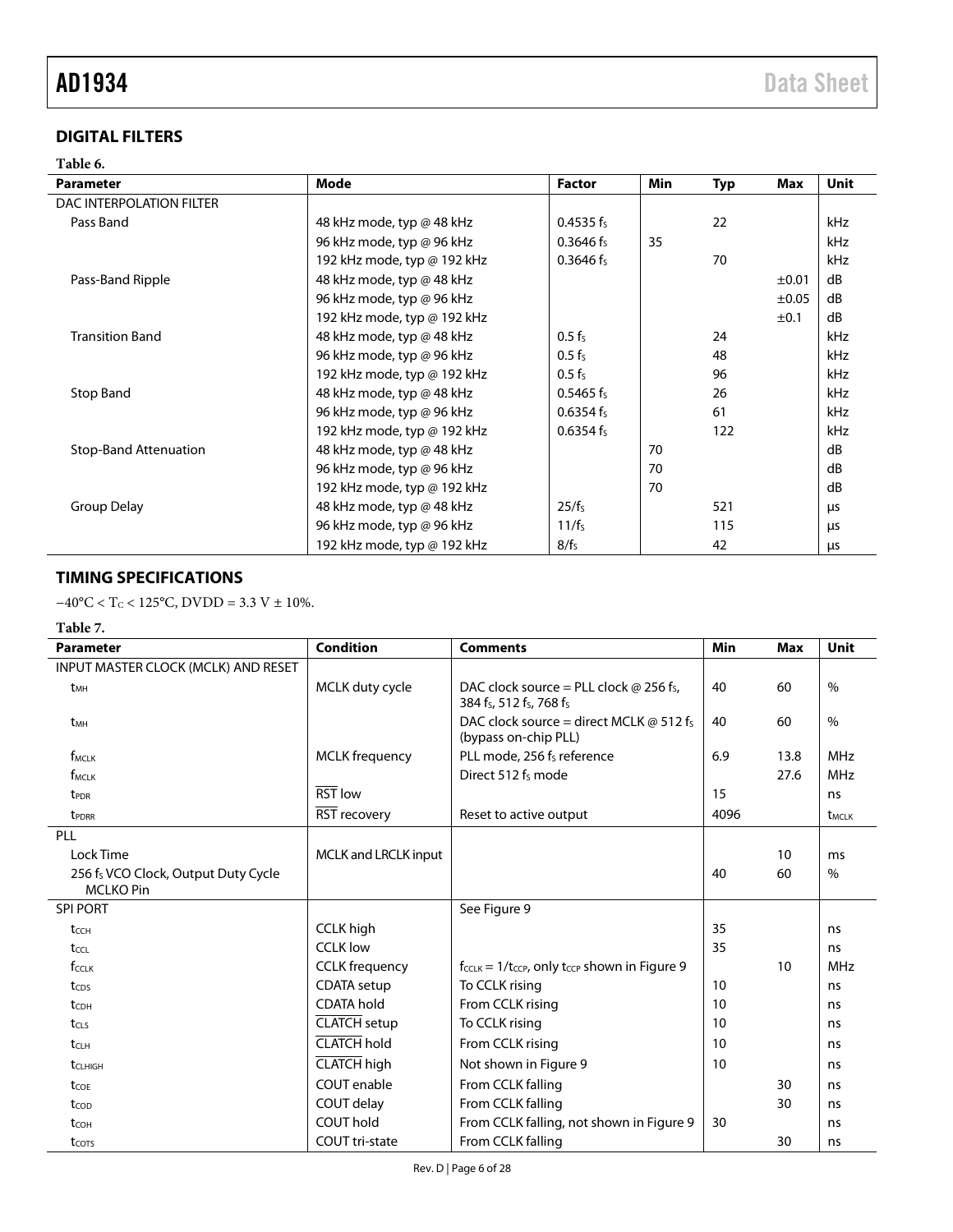# Data Sheet **AD1934**

| <b>Parameter</b>           | <b>Condition</b>         | <b>Comments</b>                       | <b>Min</b> | <b>Max</b> | <b>Unit</b> |
|----------------------------|--------------------------|---------------------------------------|------------|------------|-------------|
| DAC SERIAL PORT            |                          | See Figure 16                         |            |            |             |
| t <sub>DBH</sub>           | DBCLK high               | Slave mode                            | 10         |            | ns          |
| <b>t</b> <sub>DBL</sub>    | <b>DBCLK</b> low         | Slave mode                            | 10         |            | ns          |
| t <sub>DLS</sub>           | <b>DLRCLK</b> setup      | To DBCLK rising, slave mode           | 10         |            | ns          |
| t <sub>DLH</sub>           | <b>DLRCLK</b> hold       | From DBCLK rising, slave mode         | 5          |            | ns          |
| t <sub>DLS</sub>           | <b>DLRCLK</b> skew       | From DBCLK falling, master mode       | $-8$       | $+8$       | ns          |
| t <sub>DDS</sub>           | <b>DSDATA</b> setup      | To DBCLK rising                       | 10         |            | ns          |
| t <sub>DDH</sub>           | <b>DSDATA hold</b>       | From DBCLK rising                     | 5          |            | ns          |
| <b>AUXTOM SERIAL PORT</b>  |                          | See Figure 17                         |            |            |             |
| <b>t</b> <sub>ABH</sub>    | <b>AUXTDMBCLK high</b>   | Slave mode                            | 10         |            | ns          |
| <b>t</b> <sub>ABL</sub>    | <b>AUXTDMBCLK low</b>    | Slave mode                            | 10         |            | ns          |
| t <sub>ALS</sub>           | <b>AUXTDMLRCLK setup</b> | To AUXTDMBCLK rising, slave mode      | 10         |            | ns          |
| <b>t</b> <sub>ALH</sub>    | <b>AUXTDMLRCLK hold</b>  | From AUXTDMBCLK rising, slave mode    | 5          |            | ns          |
| <b>t</b> <sub>ALS</sub>    | <b>AUXTDMLRCLK skew</b>  | From AUXTDMBCLK falling, master mode  | $-8$       | $+8$       | ns          |
| t <sub>DDS</sub>           | <b>DSDATA</b> setup      | To AUXTDMBCLK, not shown in Figure 17 | 10         |            | ns          |
| t <sub>DDH</sub>           | <b>DSDATA</b> hold       | From AUXTDMBCLK rising, not shown in  | 5          |            | ns          |
| <b>AUXILIARY INTERFACE</b> |                          | Figure 17                             |            |            |             |
|                            |                          |                                       |            |            |             |
| t <sub>DXDD</sub>          | AUXDATA delay            | From AUXBCLK falling                  |            | 18         | ns          |
| txBH                       | <b>AUXBCLK</b> high      |                                       | 10         |            | ns          |
| t <sub>XBL</sub>           | <b>AUXBCLK low</b>       |                                       | 10         |            | ns          |
| t <sub>DLS</sub>           | <b>AUXLRCLK</b> setup    | To AUXBCLK rising                     | 10         |            | ns          |
| $t_{\text{DLH}}$           | <b>AUXLRCLK hold</b>     | From AUXBCLK rising                   | 5          |            | ns          |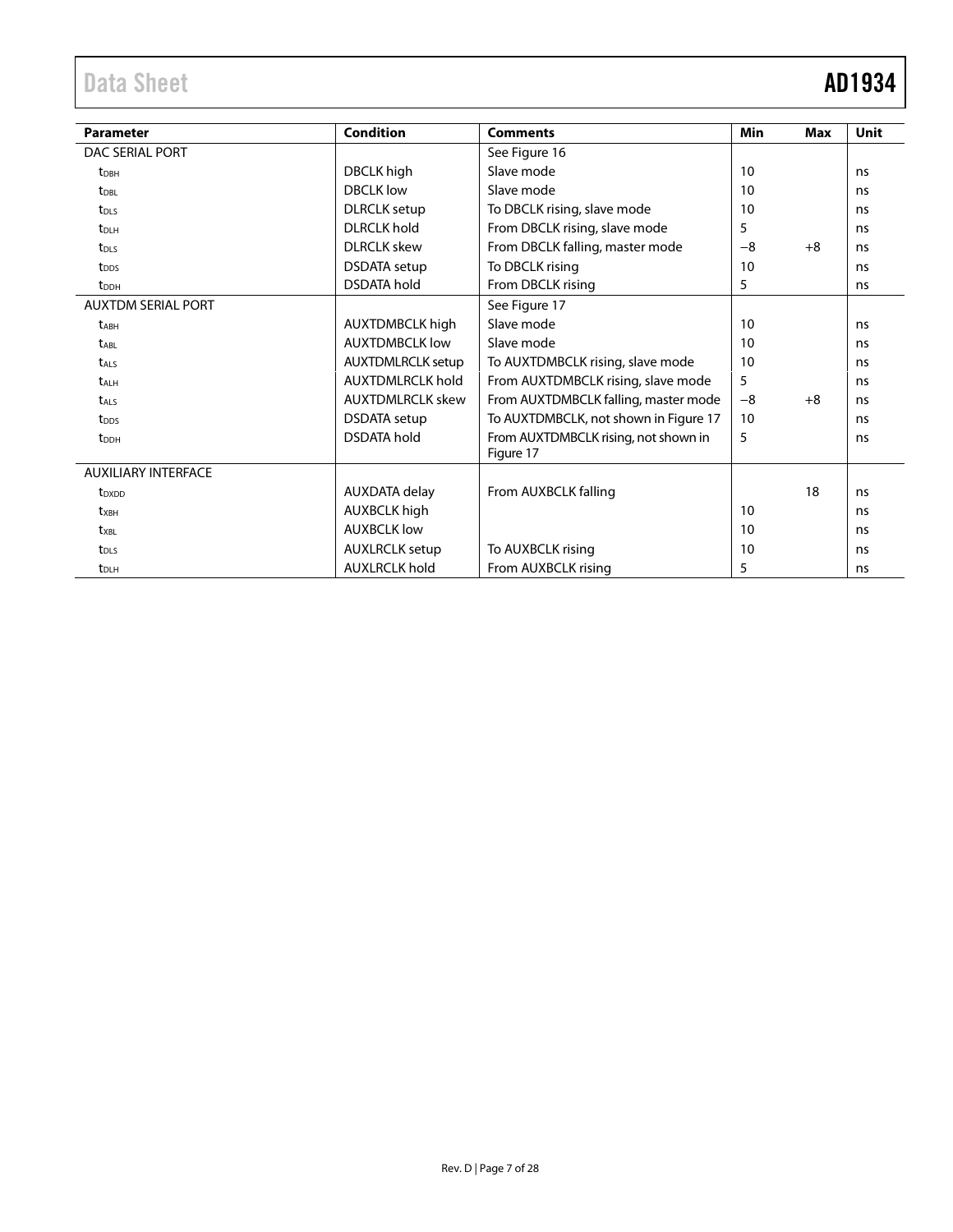## <span id="page-7-0"></span>ABSOLUTE MAXIMUM RATINGS

#### **Table 8.**

| <b>Parameter</b>                    | Rating                               |
|-------------------------------------|--------------------------------------|
| Analog (AVDD)                       | $-0.3 V$ to $+3.6 V$                 |
| Digital (DVDD)                      | $-0.3$ V to $+3.6$ V                 |
| Input Current (Except Supply Pins)  | $+20 \text{ mA}$                     |
| Analog Input Voltage (Signal Pins)  | $-0.3$ V to AVDD + 0.3 V             |
| Digital Input Voltage (Signal Pins) | $-0.3$ V to DVDD + 0.3 V             |
| Operating Temperature Range (Case)  | $-40^{\circ}$ C to $+125^{\circ}$ C  |
| Storage Temperature Range           | $-65^{\circ}$ C to +150 $^{\circ}$ C |

Stresses above those listed under Absolute Maximum Ratings may cause permanent damage to the device. This is a stress rating only; functional operation of the device at these or any other conditions above those indicated in the operational section of this specification is not implied. Exposure to absolute maximum rating conditions for extended periods may affect device reliability.

#### <span id="page-7-1"></span>**THERMAL RESISTANCE**

 $\theta_{JA}$  represents thermal resistance, junction-to-ambient; θ<sub>JC</sub> represents the thermal resistance, junction-to-case. All characteristics are for a 4-layer board.

#### **Table 9. Thermal Resistance**

| Package Type | UJA | UJC | Unit |
|--------------|-----|-----|------|
| 48-Lead LOFP |     |     | 'W   |

#### <span id="page-7-2"></span>**ESD CAUTION**



ESD (electrostatic discharge) sensitive device. Charged devices and circuit boards can discharge without detection. Although this product features patented or proprietary protection circuitry, damage may occur on devices subjected to high energy ESD. Therefore, proper ESD precautions should be taken to avoid performance degradation or loss of functionality.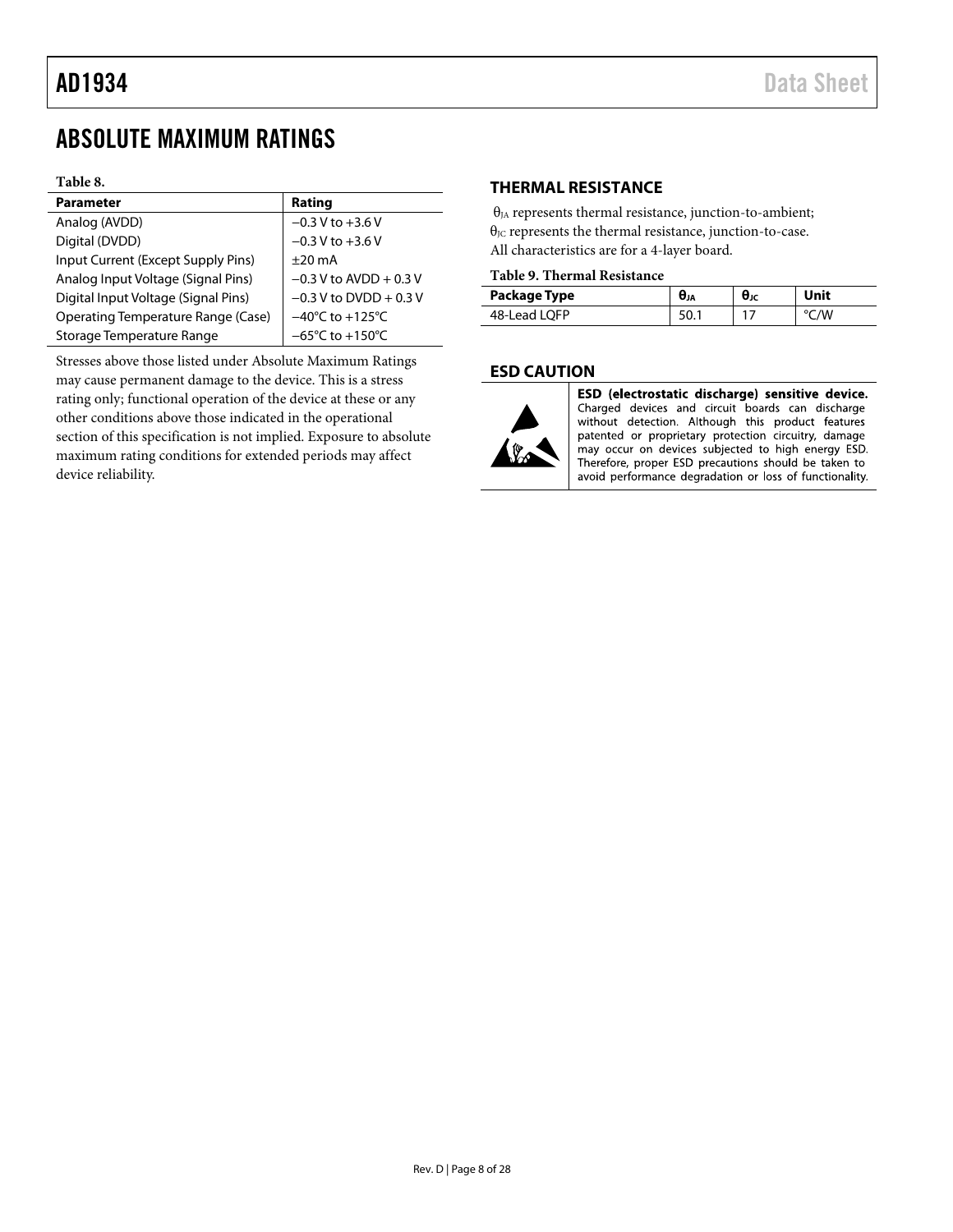# <span id="page-8-0"></span>PIN CONFIGURATION AND FUNCTION DESCRIPTIONS



| Figure 2. Pin Configuration |  |  |
|-----------------------------|--|--|
|                             |  |  |

| <b>Table 10. Pin Function Description</b> |  |
|-------------------------------------------|--|
|                                           |  |

| Pin No.           | Input/Output | <b>Mnemonic</b>    | <b>Description</b>                                                                                                              |
|-------------------|--------------|--------------------|---------------------------------------------------------------------------------------------------------------------------------|
| $\mathbf{1}$      |              | <b>AGND</b>        | Analog Ground.                                                                                                                  |
| 2                 |              | MCLKI/XI           | Master Clock Input/Crystal Oscillator Input.                                                                                    |
| 3                 | O            | MCLKO/XO           | Master Clock Output/Crystal Oscillator Output.                                                                                  |
| 4                 |              | <b>AGND</b>        | Analog Ground.                                                                                                                  |
| 5                 |              | <b>AVDD</b>        | Analog Power Supply. Connect to analog 3.3 V supply.                                                                            |
| 6                 | O            | OL3                | DAC 3 Left Output.                                                                                                              |
| 7                 | O            | OR <sub>3</sub>    | DAC 3 Right Output.                                                                                                             |
| 8                 | O            | OL <sub>4</sub>    | DAC 4 Left Output.                                                                                                              |
| 9                 | O            | OR <sub>4</sub>    | DAC 4 Right Output.                                                                                                             |
| 10                |              | PD/RST             | Power-Down Reset (Active Low).                                                                                                  |
| 11                | 1/O          | DSDATA4            | DAC Serial Data Input 4. Data input to DAC4 data in/TDM DAC2 data out (dual-line<br>mode)/AUX DAC2 data out (to external DAC2). |
| $12 \overline{ }$ |              | <b>DGND</b>        | Digital Ground.                                                                                                                 |
| 13                |              | <b>DVDD</b>        | Digital Power Supply. Connect to digital 3.3 V supply.                                                                          |
| 14                | 1/O          | DSDATA3            | DAC Serial Data Input 3. Data input to DAC3 data in/TDM DAC2 data in (dual-line<br>mode)/AUX not used.                          |
| 15                | 1/O          | DSDATA2            | DAC Serial Data Input 2. Data input to DAC2 data in/TDM DAC2 data out/AUX not used.                                             |
| 16                |              | DSDATA1            | DAC Serial Data Input 1. Data input to DAC1 data in/TDM DAC data in/AUX TDM data in.                                            |
| 17                | 1/O          | <b>DBCLK</b>       | Bit Clock for DACs (Regular Stereo, TDM, or Daisy-Chain TDM Mode).                                                              |
| 18                | 1/O          | <b>DLRCLK</b>      | LR Clock for DACs (Regular Stereo, TDM, or Daisy-Chain TDM Mode).                                                               |
| 19                | O            | AUXDATA1           | AUX DAC1 data out (to external DAC1).                                                                                           |
| 20                |              | <b>NC</b>          | No Connect.                                                                                                                     |
| 21                | 1/O          | <b>AUXTDMBCLK</b>  | Auxiliary Mode Only DAC TDM Bit Clock.                                                                                          |
| 22                | 1/O          | <b>AUXTDMLRCLK</b> | Auxiliary Mode Only DAC LR TDM Clock.                                                                                           |
| 23                |              | CIN/ADR0           | Control Data Input (SPI).                                                                                                       |
| 24                | 1/O          | COUT/SDA           | Control Data Output (SPI).                                                                                                      |
| 25                |              | <b>DGND</b>        | Digital Ground.                                                                                                                 |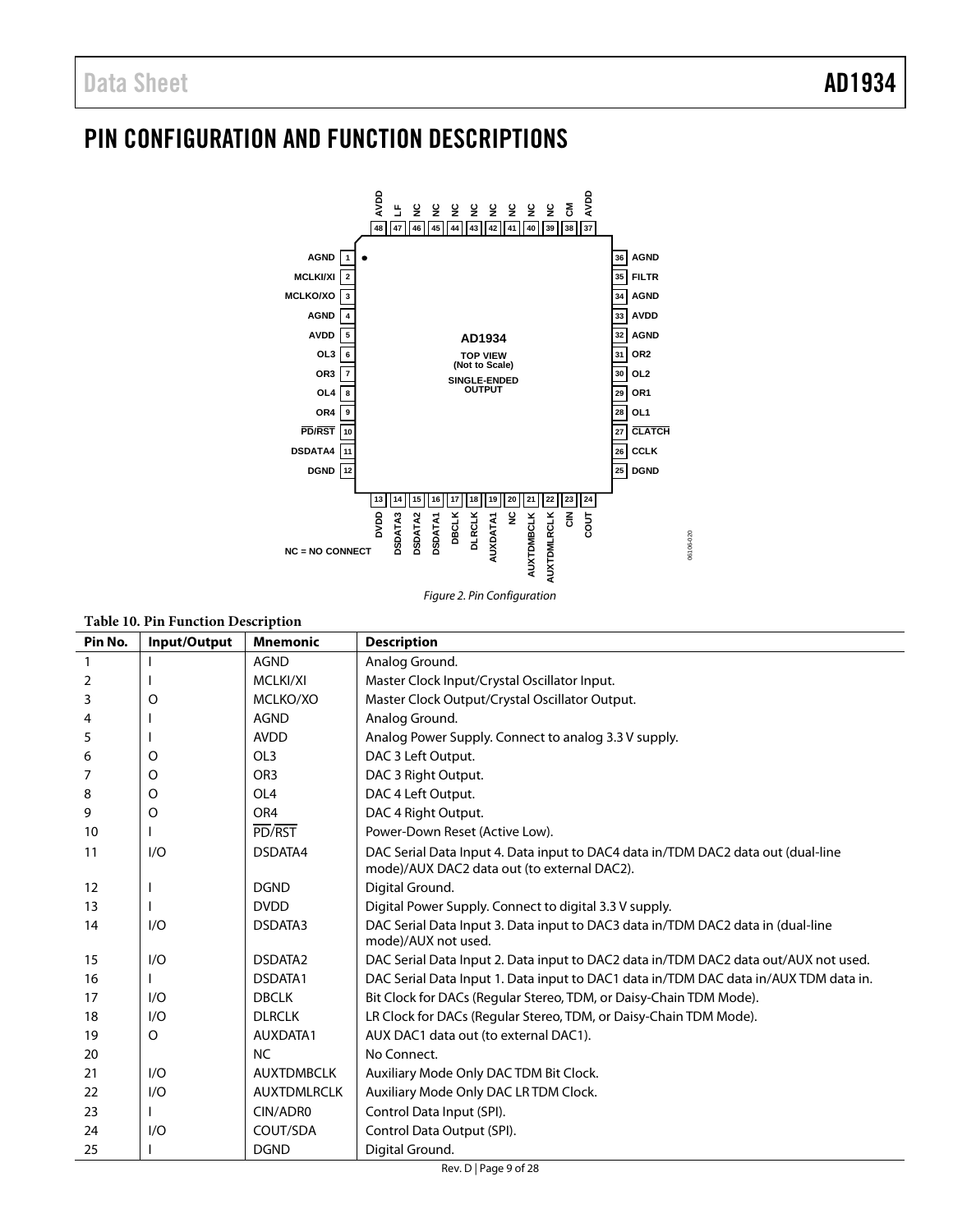| Pin No.  | Input/Output | <b>Mnemonic</b> | <b>Description</b>                                                                    |
|----------|--------------|-----------------|---------------------------------------------------------------------------------------|
| 26       |              | <b>CCLK/SCL</b> | Control Clock Input (SPI).                                                            |
| 27       |              | CLATCH/ADR1     | Latch Input for Control Data (SPI).                                                   |
| 28       | O            | OL <sub>1</sub> | DAC 1 Left Output.                                                                    |
| 29       | O            | OR <sub>1</sub> | DAC 1 Right Output.                                                                   |
| 30       | O            | OL <sub>2</sub> | DAC 2 Left Output.                                                                    |
| 31       | O            | OR <sub>2</sub> | DAC 2 Right Output.                                                                   |
| 32       |              | <b>AGND</b>     | Analog Ground.                                                                        |
| 33       |              | <b>AVDD</b>     | Analog Power Supply. Connect to analog 3.3 V supply.                                  |
| 34       |              | AGND            | Analog Ground.                                                                        |
| 35       | O            | <b>FILTR</b>    | Voltage Reference Filter Capacitor Connection. Bypass with 10 µF  100 nF to AGND.     |
| 36       |              | <b>AGND</b>     | Analog Ground.                                                                        |
| 37       |              | <b>AVDD</b>     | Analog Power Supply. Connect to analog 3.3 V supply.                                  |
| 38       | O            | <b>CM</b>       | Common-Mode Reference Filter Capacitor Connection. Bypass with 47 µF  100 nF to AGND. |
| 39 to 46 |              | <b>NC</b>       | Must Be Tied to Common Mode, Pin 38. Alternately, ac-coupled to ground.               |
| 47       | O            | LF              | PLL Loop Filter. Return to AVDD.                                                      |
| 48       |              | AVDD            | Analog Power Supply. Connect to analog 3.3 V supply.                                  |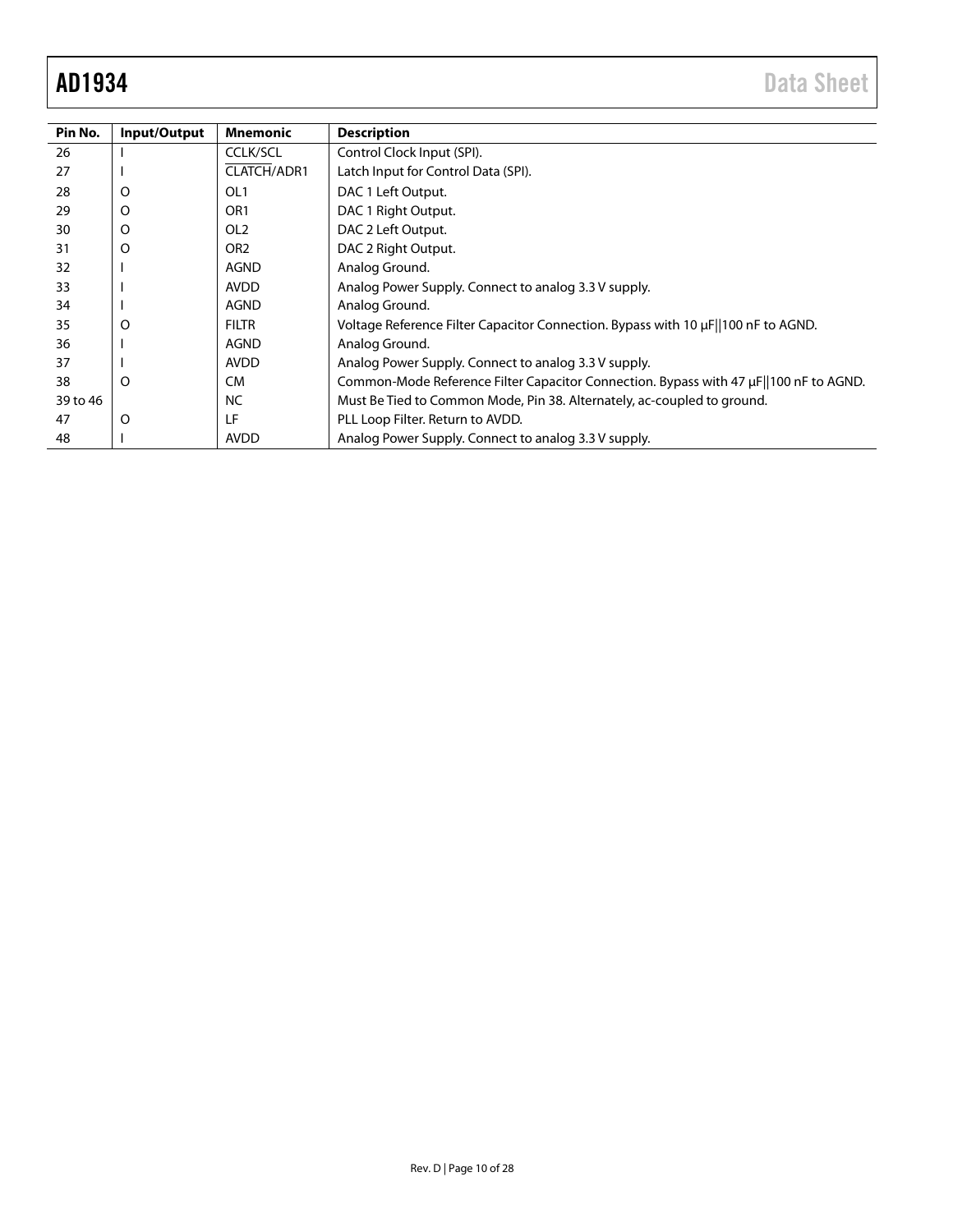# <span id="page-10-0"></span>TYPICAL PERFORMANCE CHARACTERISTICS





*Figure 6. DAC Stop-Band Filter Response, 96 kHz*



*Figure 7. DAC Pass-Band Filter Response, 192 kHz*



*Figure 8. DAC Stop-Band Filter Response, 192 kHz*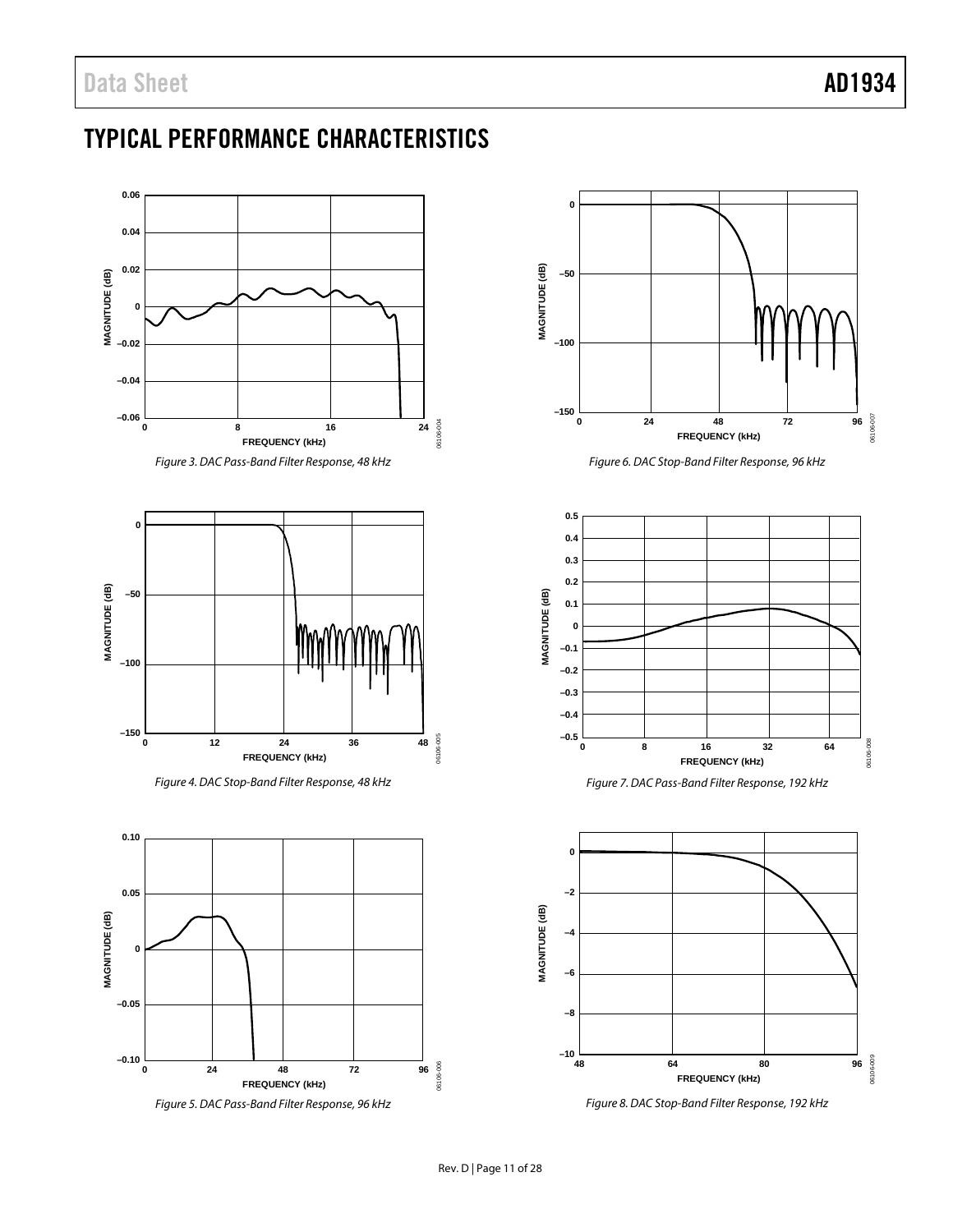### <span id="page-11-1"></span><span id="page-11-0"></span>THEORY OF OPERATION **DIGITAL-TO-ANALOG CONVERTERS (DACs)**

The AD1934 DAC channels are arranged as single-ended, four stereo pairs giving eight analog outputs for minimum external components. The DACs include on-board digital reconstruction filters with 70 dB stop-band attenuation and linear phase response, operating at an oversampling ratio of 4 (48 kHz or 96 kHz modes) or 2 (192 kHz mode). Each channel has its own independently programmable attenuator, adjustable in 255 steps in increments of 0.375 dB. Digital inputs are supplied through four serial data input pins (one for each stereo pair) and a common frame (DLRCLK) and bit (DBCLK) clock. Alternatively, one of the TDM modes can be used to access up to 16 channels on a single TDM data line.

Each output pin has a nominal common-mode dc level of 1.5 V and swings ±1.27 V for a 0 dBFS digital input signal. A single op amp, third-order, external, low-pass filter is recommended to remove high frequency noise present on the output pins. The use of op amps with low slew rate or low bandwidth can cause high frequency noise and tones to fold down into the audio band; therefore, exercise care in selecting these components.

The voltage at CM, the common-mode reference pin, can be used to bias the external op amps that buffer the output signals (see th[e Power Supply and Voltage Reference](#page-13-0) section).

### <span id="page-11-2"></span>**CLOCK SIGNALS**

The on-chip phase locked loop (PLL) can be selected to reference the input sample rate from either of the LRCLK pins or 256, 384, 512, or 768 times the sample rate, referenced to the 48 kHz mode from the MCLKI pin. The default at power-up is  $256 \times f_s$  from MCLKI pin. In 96 kHz mode, the master clock frequency stays at the same absolute frequency; therefore, the actual multiplication rate is divided by 2. In 192 kHz mode, the actual multiplication rate is divided by 4. For example, if a device in the AD1934 family is programmed in  $256 \times f_s$  mode, the frequency of the master clock input is  $256 \times 48$  kHz = 12.288 MHz. If the AD1934 is then switched to 96 kHz operation (by writing to the SPI port), the frequency of the master clock should remain at 12.288 MHz, which is now  $128 \times f_s$ . In 192 kHz mode, this becomes  $64 \times$  fs.

The internal clock for the DACs varies by mode:  $512 \times f_s$  (48 kHz mode),  $256 \times f_s$  (96 kHz mode), or  $128 \times f_s$  (192 kHz mode). By default, the on-board PLL generates this internal master clock from an external clock. A direct  $512 \times f_s$  (referenced to 48 kHz mode) master clock can be used for DACs if selected in PLL and Clock Control 1 Register.

The PLL can be powered down in PLL and Clock Control 0 Register. To ensure reliable locking when changing PLL modes, or if the reference clock is unstable at power-on, power down the PLL and then power it back up when the reference clock has stabilized.

The internal MCLK can be disabled in PLL and Clock Control 0 Register to reduce power dissipation when the AD1934 is idle. The clock should be stable before it is enabled. Unless a standalone mode is selected (see th[e Serial Control Port](#page-12-0) section), the clock is disabled by reset and must be enabled by writing to the SPI port for normal operation.

To maintain the highest performance possible, it is recommended that the clock jitter of the internal master clock signal be limited to less than 300 ps rms time interval error (TIE). Even at these levels, extra noise or tones can appear in the DAC outputs if the jitter spectrum contains large spectral peaks. If the internal PLL is not being used, it is highly recommended that an independent crystal oscillator generate the master clock. In addition, it is especially important that the clock signal not be passed through an FPGA, CPLD, or other large digital chip (such as a DSP) before being applied to the AD1934. In most cases, this induces clock jitter due to the sharing of common power and ground connections with other unrelated digital output signals. When the PLL is used, jitter in the reference clock is attenuated above a certain frequency depending on the loop filter.

#### <span id="page-11-3"></span>**RESET AND POWER-DOWN**

Reset sets all the control registers to their default settings. To avoid pops, reset does not power down the analog outputs. After reset is deasserted, and the PLL acquires lock condition, an initialization routine runs inside the AD1934. This initialization lasts for approximately 256 MCLKs.

The power-down bits in the PLL and Clock Control 0 and DAC Control 1 registers power down the respective sections. All other register settings are retained. To guarantee proper startup, the reset pin should be pulled low by an external resistor.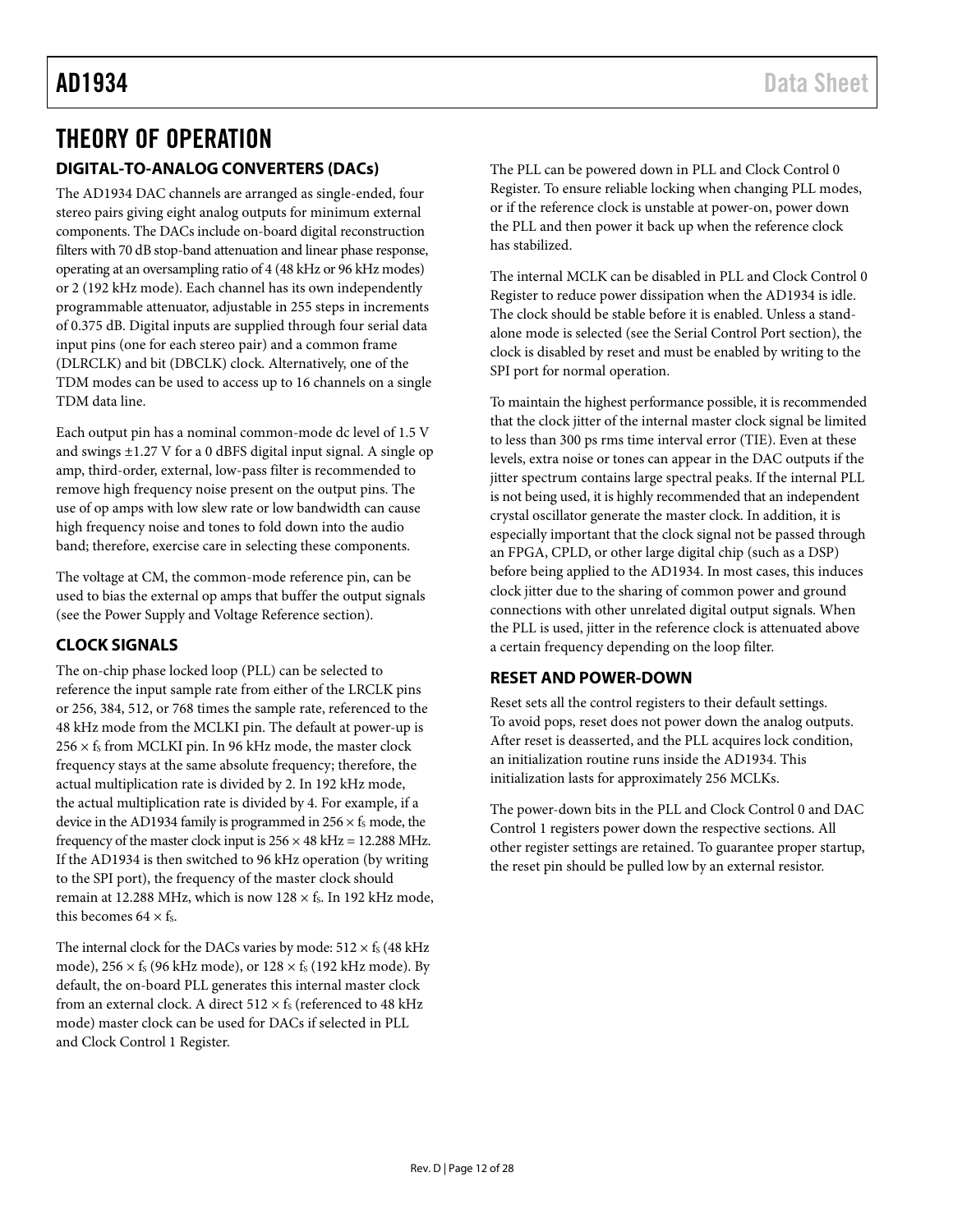#### <span id="page-12-0"></span>**SERIAL CONTROL PORT**

The AD1934 has an SPI control port that permits programming and reading back of the internal control registers for the ADCs, DACs, and clock system. A standalone mode is also available for operation without serial control; standalone is configured at reset by connecting CIN, CCLK, and CLATCH to ground. In standalone mode, all registers are set to default, except the internal MCLK enable, which is set to 1. The ADC ABCLK and ALRCLK clock ports are set to master/slave by the connecting the COUT pin to either DVDD or ground. Standalone mode only supports stereo mode with an I<sup>2</sup>S data format and 256 fs MCLK rate. Refer t[o Table 11](#page-12-2) for details. If CIN, CCLK, and CLATCH are not grounded, the AD1934 SPI port is active. It is recommended to use a weak pull-up resistor on CLATCH in applications that have a microcontroller. This pull-up resistor ensures that the AD1934 recognizes the presence of a microcontroller.

The SPI control port of the AD1934 is a 4-wire serial control port. The format is similar to the Motorola SPI format except the input data-word is 24 bits wide. The serial bit clock and latch can be completely asynchronous to the sample rate of the DACs. [Figure 9](#page-12-1) shows the format of the SPI signal. The first byte is a global address with a read/write bit. For the AD1934, the address is 0x04, shifted left 1 bit due to the R/W bit. The second byte is the AD1934 register address and the third byte is the data.

<span id="page-12-2"></span>**Table 11. SPI vs. Standalone Mode Configuration** 

| --------<br>.      |             |     |               |             |  |
|--------------------|-------------|-----|---------------|-------------|--|
| <b>DAC Control</b> | <b>COUT</b> | CIN | <b>CLATCH</b> | <b>CCLK</b> |  |
| SPI                | OUT         | IN  | (Pull-Up)     | IN          |  |
| Standalone         |             |     |               |             |  |

<span id="page-12-1"></span>

Figure 9. Format of SPI Signal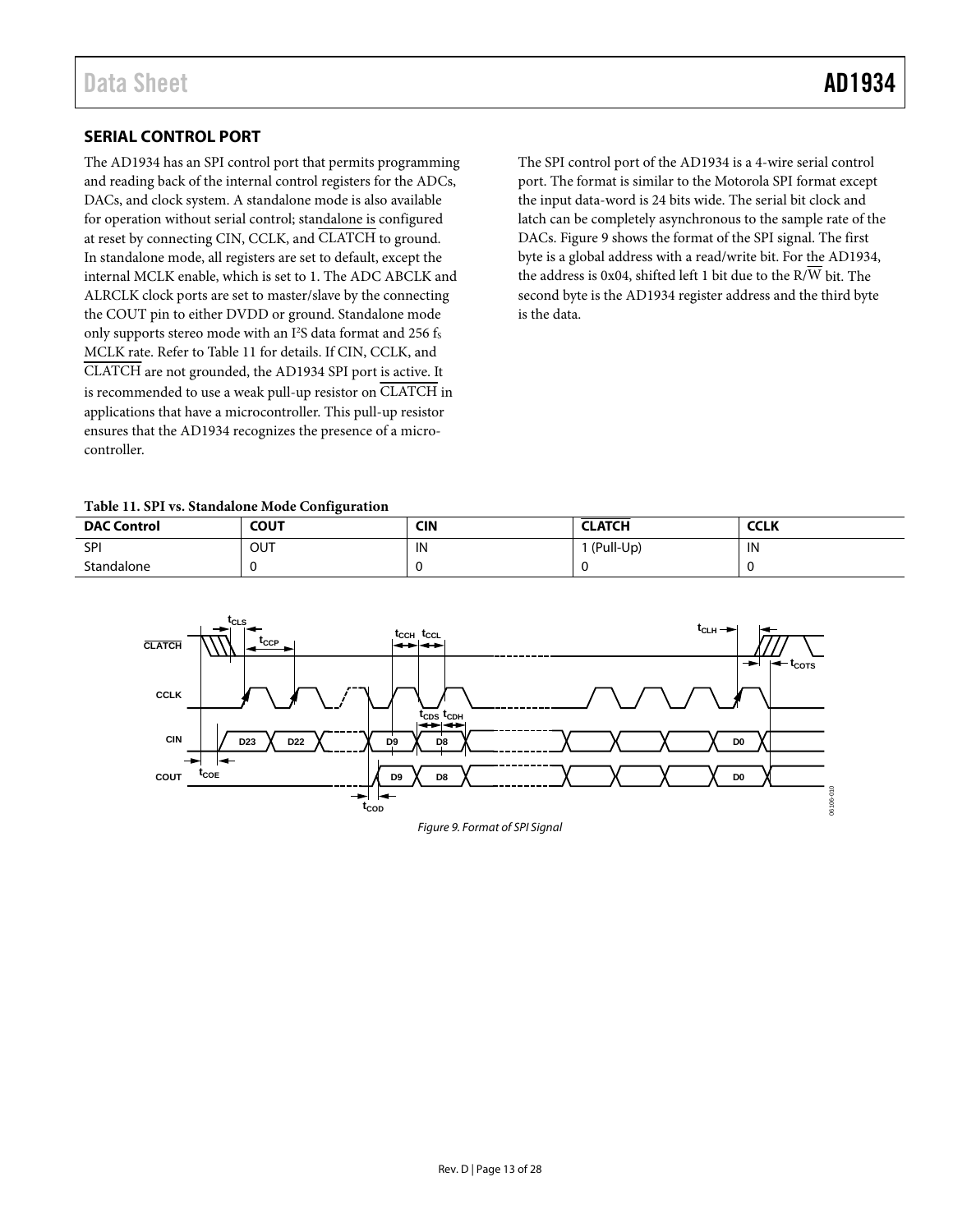#### <span id="page-13-0"></span>**POWER SUPPLY AND VOLTAGE REFERENCE**

The AD1934 is designed for 3.3 V supplies. Separate power supply pins are provided for the analog and digital sections. These pins should be bypassed with 100 nF ceramic chip capacitors, as close to the pins as possible, to minimize noise pickup. A bulk aluminum electrolytic capacitor of at least 22 μF should also be provided on the same PC board as the DAC. For critical applications, improved performance is obtained with separate supplies for the analog and digital sections. If this is not possible, it is recommended that the analog and digital supplies be isolated by means of a ferrite bead in series with each supply. It is important that the analog supply be as clean as possible.

All digital inputs are compatible with TTL and CMOS levels. All outputs are driven from the 3.3 V DVDD supply and are compatible with TTL and 3.3 V CMOS levels.

The DAC internal voltage reference (VREF) is brought out on FILTR and should be bypassed as close as possible to the chip, with a parallel combination of 10 μF and 100 nF. Any external current drawn should be limited to less than 50 μA.

The internal reference can be disabled in PLL and Clock Control 1 Register and FILTR can be driven from an external source. This can be used to scale the DAC output to the clipping level of a power amplifier based on its power supply voltage.

The CM pin is the internal common-mode reference. It should be bypassed as close as possible to the chip, with a parallel combination of 47 μF and 100 nF. This voltage can be used to bias external op amps to the common-mode voltage of the input and output signal pins. The output current should be limited to less than 0.5 mA source and 2 mA sink.

#### <span id="page-13-1"></span>**SERIAL DATA PORTS—DATA FORMAT**

The eight DAC channels use a common serial bit clock (DBCLK) and a common left-right framing clock (DLRCLK) in the serial data port. The clock signals are all synchronous with the sample rate. The normal stereo serial modes are shown in [Figure 15.](#page-16-0) 

The DAC serial data modes default to I<sup>2</sup>S. The ports can also be programmed for left-justified, right-justified, and TDM modes. The word width is 24 bits by default and can be programmed for 16 or 20 bits. The DAC serial formats are programmable according to DAC Control 0 Register. The polarity of the DBCLK and DLRCLK is programmable according to DAC Control 1 Register. The auxiliary TDM port is also provided for applications requiring more than eight DAC channels. In this

mode, the AUXTDMLRCLK and AUXTDMBCLK pins are configured as TDM port clocks. In regular TDM mode, the DLRCLK and DBCLK pins are used as the TDM port clocks. The auxiliary TDM serial port's format and its serial clock polarity is programmable according to the Auxiliary TDM Port Control 0 Register and Control 1 Register. Both DAC and auxiliary TDM serial ports are programmable to become the bus masters according to DAC Control 1 Register and auxiliary TDM Control 1 Register. By default, both auxiliary TDM and DAC serial ports are in the slave mode.

#### <span id="page-13-2"></span>**TIME-DIVISION MULTIPLEXED (TDM) MODES**

The AD1934 serial ports also have several different TDM serial data modes. The most commonly used configuration is shown in [Figure 10.](#page-13-3) I[n Figure 10,](#page-13-3) the eight on-chip DAC data slots are packed into one TDM stream. In this mode, DBCLK is 256 fs.

The I/O pins of the serial ports are defined according to the serial mode selected. For a detailed description of the function of each pin in TDM and AUX Modes, se[e Table 12.](#page-14-0) 

The AD1934 allows systems with more than eight DAC channels to be easily configured by the use of an auxiliary serial data port. The DAC TDM-AUX mode is shown i[n Figure 11.](#page-14-1) In this mode, the AUX channels are the last four slots of the 16-channel TDM data stream. These slots are extracted and output to the AUX serial port. One major difference between the TDM mode and an auxiliary TDM mode is the assignment of the TDM port pins, as shown in [Table 12.](#page-14-0) In auxiliary TDM mode, DBCLK and DLRCLK are assigned as the auxiliary port clocks, and AUXTDMBCLK and AUXTDMLRCLK are assigned as the TDM port clocks. In regular TDM or 16-channel, daisy-chain TDM mode, the DLRCLK and DBCLK pins are set as the TDM port clocks. It should be noted that due to the high AUXTDMBCLK frequency, 16-channel auxiliary TDM mode is available only in the 48 kHz/44.1 kHz/32 kHz sample rate.

<span id="page-13-3"></span>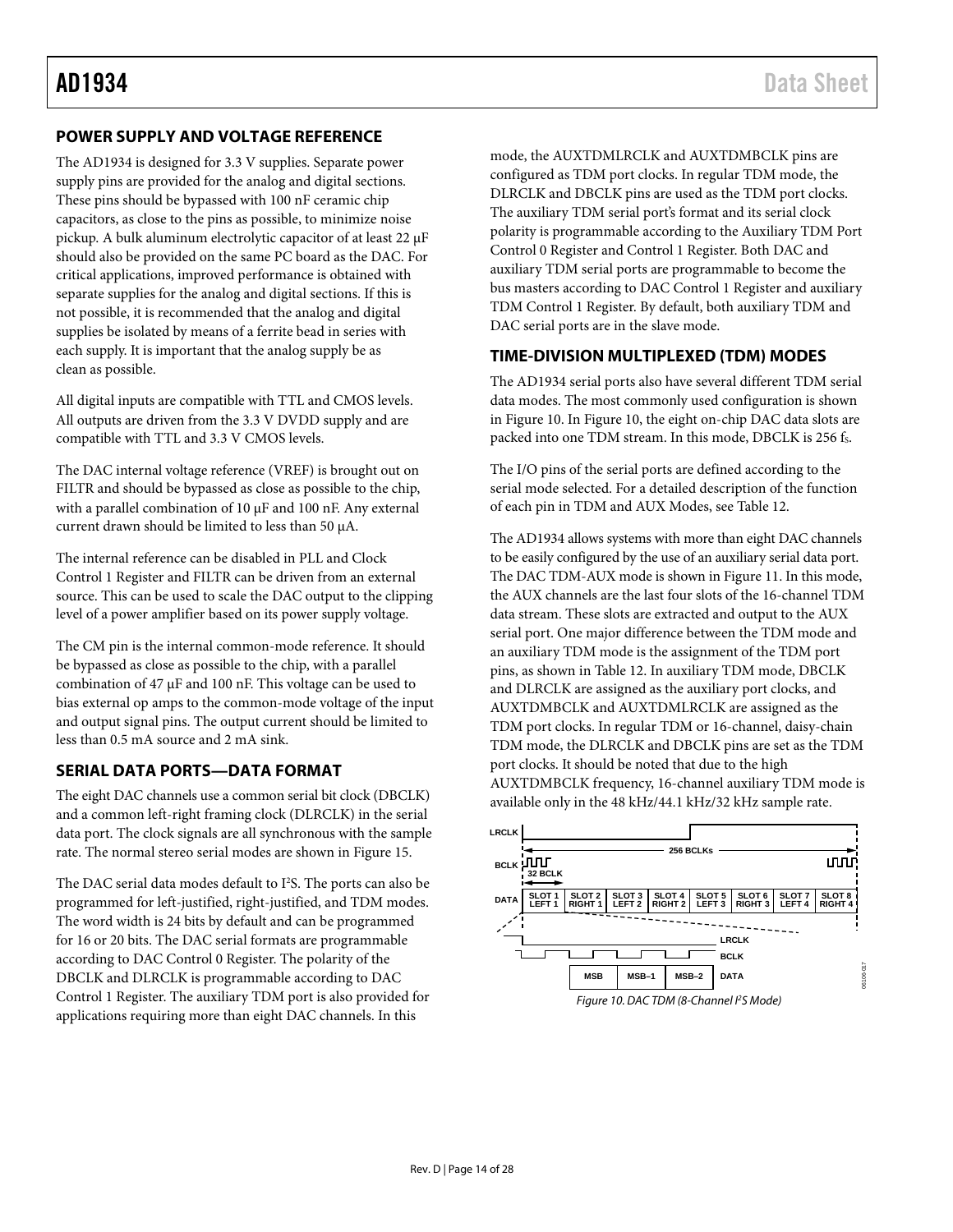## Data Sheet **AD1934**

#### <span id="page-14-0"></span>**Table 12. Pin Function Changes in TDM and AUX Modes**

| <b>Pin Name</b>     | <b>Stereo Modes</b>      | <b>TDM Modes</b>                   | <b>AUX Modes</b>                   |
|---------------------|--------------------------|------------------------------------|------------------------------------|
| AUXDATA1            | Not Used (Float)         | Not Used (Float)                   | AUX Data Out 1 (to External DAC 1) |
| DSDATA1             | DAC1 Data In             | DACTDM Data In                     | TDM Data In                        |
| DSDATA <sub>2</sub> | DAC <sub>2</sub> Data In | DAC TDM Data Out                   | Not Used (Ground)                  |
| DSDATA3             | DAC3 Data In             | DACTDM Data In 2 (Dual-Line Mode)  | Not Used (Ground)                  |
| DSDATA4             | DAC4 Data In             | DACTDM Data Out 2 (Dual-Line Mode) | AUX Data Out 2 (to External DAC 2) |
| AUXTDMLRCLK         | Not Used (Ground)        | Not Used (Ground)                  | TDM Frame Sync In/Out              |
| AUXTDMBCLK          | Not Used (Ground)        | Not Used (Ground)                  | TDM BCLK In/Out                    |
| <b>DLRCLK</b>       | DAC LRCLK In/Out         | DAC TDM Frame Sync In/Out          | <b>AUX LRCLK In/Out</b>            |
| <b>DBCLK</b>        | DAC BCLK In/Out          | DACTDM BCLK In/Out                 | AUX BCLK In/Out                    |

<span id="page-14-1"></span>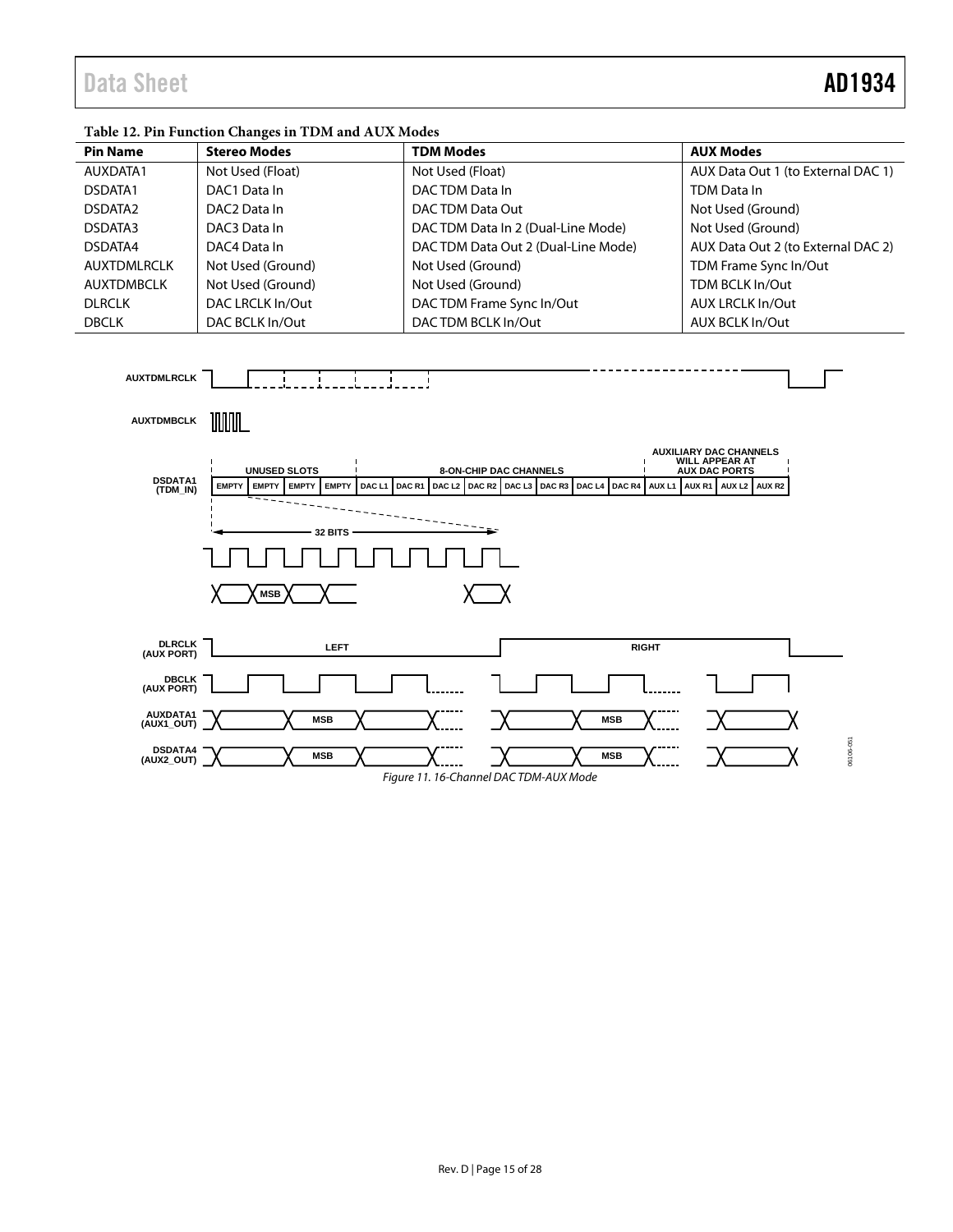#### <span id="page-15-0"></span>**DAISY-CHAIN MODE**

The AD1934 also allows a daisy-chain configuration to expand the system 16 DACs (se[e Figure 12\)](#page-15-1). In this mode, the DBCLK frequency is 512 fs. The first eight slots of the DAC TDM data stream belong to the first AD1934 in the chain and the last eight slots belong to the second AD1934. The second AD1934 is the device attached to the DSP TDM port.

To accommodate 16 channels at a 96 kHz sample rate, the AD1934 can be configured into a dual-line, DAC TDM mode, as shown i[n Figure 13.](#page-15-2) This mode allows a slower DBCLK than normally required by the one-line TDM mode.

Again, the first four channels of each TDM input belong to the first AD1934 in the chain and the last four channels belong to the second AD1934.

The dual-line, DAC TDM mode can also be used to send data at a 192 kHz sample rate into the AD1934, as shown in [Figure 14.](#page-16-1)  The I/O pins of the serial ports are defined according to the serial mode selected. Se[e Table 13](#page-18-0) for a detailed description of the function of each pin. See [Figure 18 f](#page-18-1)or a typical AD1934 configuration with two external stereo DACs[. Figure 15 a](#page-16-0)nd [Figure 16 s](#page-17-0)how the serial mode formats. For maximum flexibility, the polarity of LRCLK and BCLK are programmable. In these figures, all of the clocks are shown with their normal polarity. The default mode is I<sup>2</sup>S.

<span id="page-15-1"></span>

<span id="page-15-2"></span>Figure 13. Dual-Line, DAC TDM Mode (Applicable to 96 kHz Sample Rate, 16-Channel, Two AD1934 Daisy Chain; DSDATA3 and DSDATA4 Are the Daisy Chain)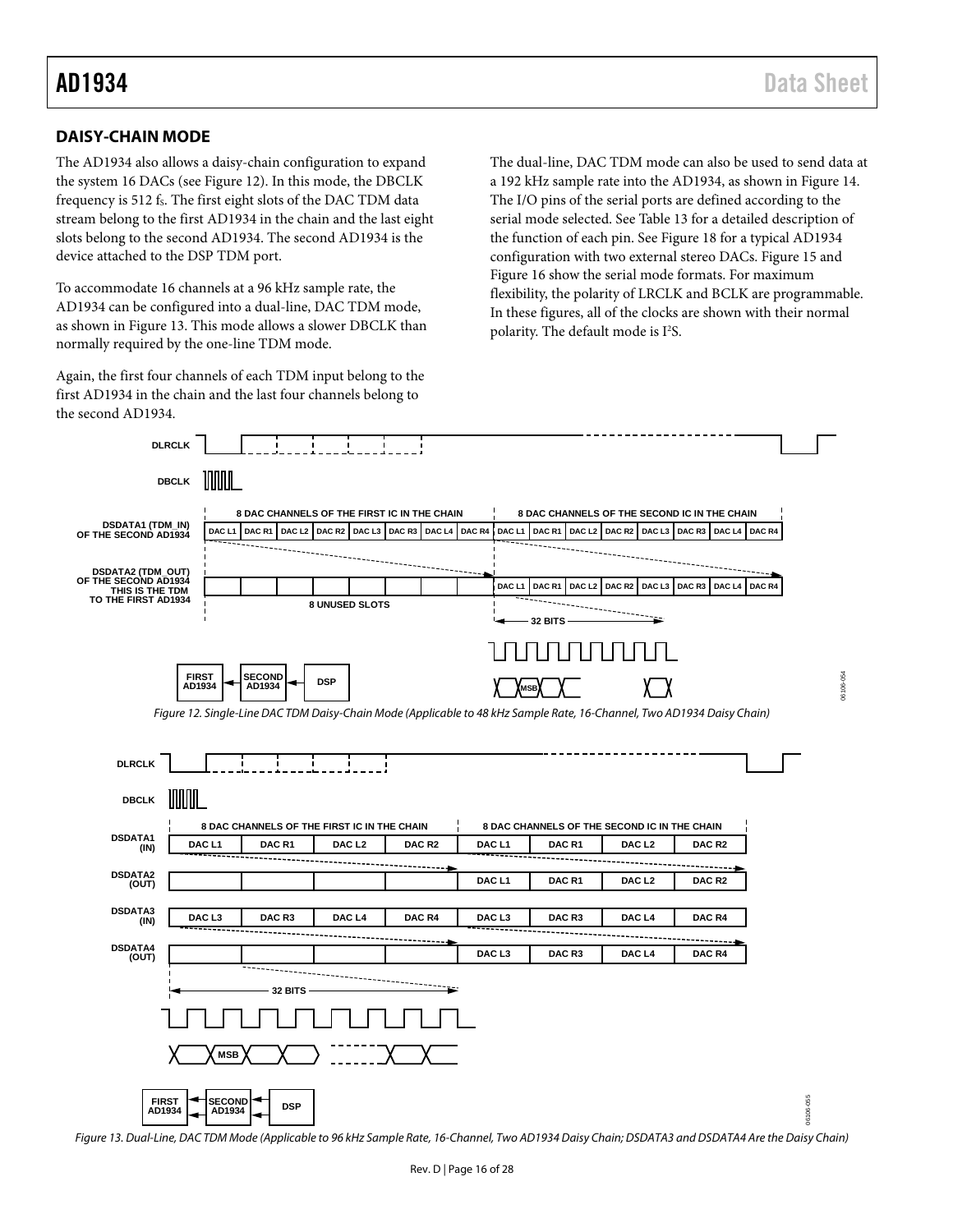### Data Sheet **AD1934**

<span id="page-16-1"></span>

<span id="page-16-0"></span>Figure 15. Stereo Serial Modes

06106-013 06106-013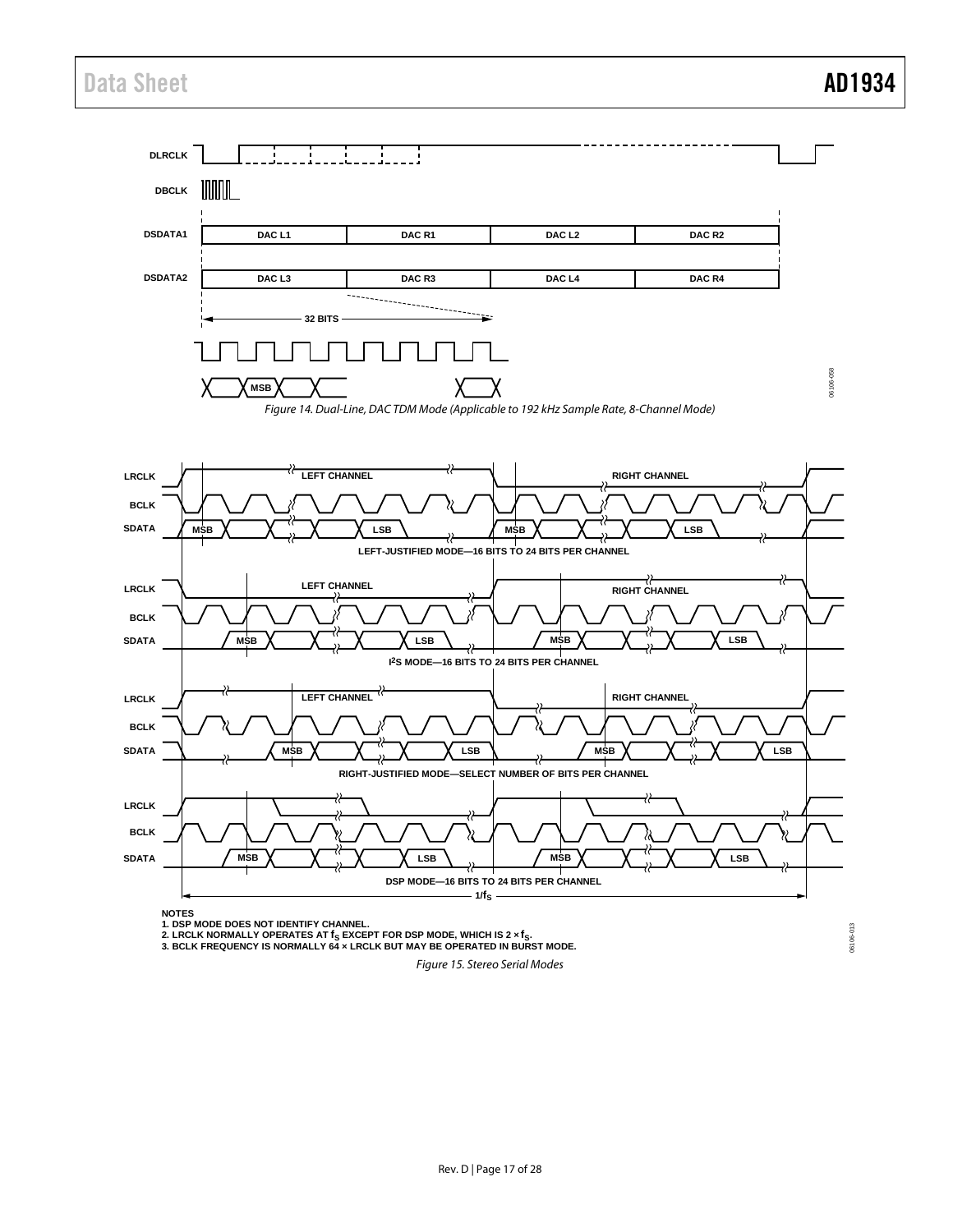<span id="page-17-0"></span>

<span id="page-17-1"></span>Figure 17. AUXTDM Serial Timing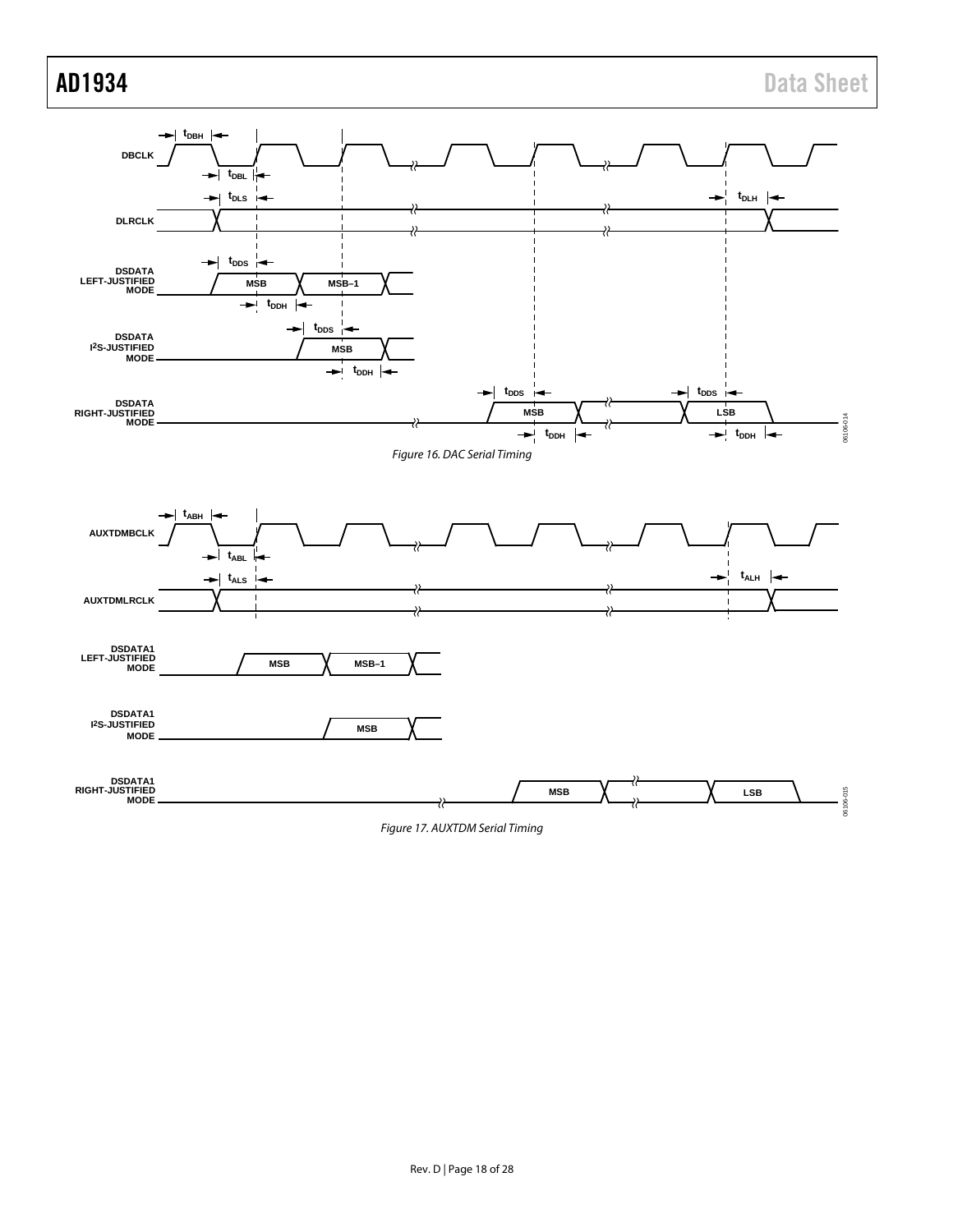|                     | $1.001$ is the mass of the construction of $\sim 1.001$ . The mass $1.001$ is the construction of $1.001$ |                                     |                                    |  |  |  |
|---------------------|-----------------------------------------------------------------------------------------------------------|-------------------------------------|------------------------------------|--|--|--|
| <b>Pin Name</b>     | <b>Stereo Modes</b>                                                                                       | <b>TDM Modes</b>                    | <b>AUX Modes</b>                   |  |  |  |
| AUXDATA1            | Not Used (Float)                                                                                          | Not Used (Float)                    | AUX Data Out 1 (to External DAC 1) |  |  |  |
| DSDATA1             | DAC1 Data In                                                                                              | DAC TDM Data In                     | TDM Data In                        |  |  |  |
| DSDATA <sub>2</sub> | DAC <sub>2</sub> Data In                                                                                  | DAC TDM Data Out                    | Not Used (Ground)                  |  |  |  |
| DSDATA3             | DAC3 Data In                                                                                              | DAC TDM Data In 2 (Dual-Line Mode)  | Not Used (Ground)                  |  |  |  |
| DSDATA4             | DAC4 Data In                                                                                              | DAC TDM Data Out 2 (Dual-Line Mode) | AUX Data Out 2 (to External DAC 2) |  |  |  |
| AUXTDMLRCLK         | Not Used (Ground)                                                                                         | Not Used (Ground)                   | TDM Frame Sync In/Out              |  |  |  |
| AUXTDMBCLK          | Not Used (Ground)                                                                                         | Not Used (Ground)                   | TDM BCLK In/Out                    |  |  |  |
| <b>DLRCLK</b>       | DAC LRCLK In/Out                                                                                          | DAC TDM Frame Sync In/Out           | AUX LRCLK In/Out                   |  |  |  |
| <b>DBCLK</b>        | DAC BCLK In/Out                                                                                           | DACTDM BCLK In/Out                  | AUX BCLK In/Out                    |  |  |  |

#### <span id="page-18-0"></span>**Table 13. Pin Function Changes in TDM and AUX Modes (Replication of [Table 12\)](#page-14-0)**



<span id="page-18-1"></span>*Figure 18. Example of AUX Mode Connection to SHARC® (AD1934 as TDM Master/AUX Master Shown)*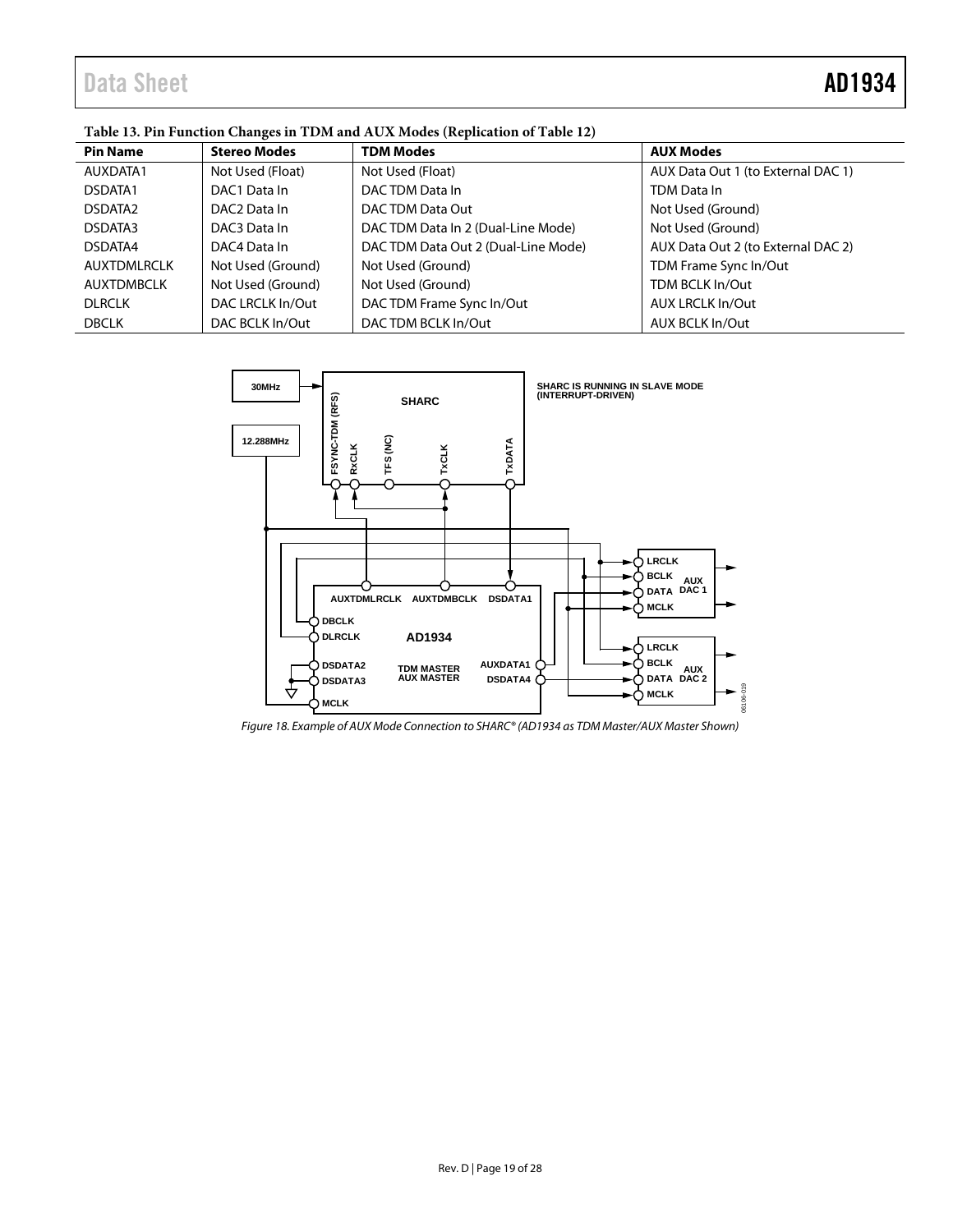### <span id="page-19-0"></span>CONTROL REGISTERS

#### <span id="page-19-1"></span>**DEFINITIONS**

The global address for the AD1934 is 0x04, shifted left 1 bit due to the R/W bit. All registers are reset to 0, except for the DAC volume registers that are set to full volume.

Note that the first setting in each control register parameter is the default setting.

#### **Table 14. Register Format**

|            | 'sloba'<br>Iress  | _<br>R/W | <b>Register Address</b> | Data             |
|------------|-------------------|----------|-------------------------|------------------|
| <b>Bit</b> | 22.47<br><u>.</u> | טו       | c.c<br>0.د ا<br>.       | -<br>7.1<br>ن. ر |

**Table 15. Register Addresses and Functions**

| <b>Address</b> | <b>Function</b>                     |
|----------------|-------------------------------------|
| 0              | PLL and Clock Control 0             |
|                | <b>PLL and Clock Control 1</b>      |
| 2              | DAC Control 0                       |
| 3              | DAC Control 1                       |
| 4              | DAC Control 2                       |
| 5              | DAC individual channel mutes        |
| 6              | DAC 1L volume control               |
|                | DAC 1R volume control               |
| 8              | DAC 2L volume control               |
| 9              | DAC 2R volume control               |
| 10             | DAC 3L volume control               |
| 11             | DAC 3R volume control               |
| 12             | DAC 4L volume control               |
| 13             | DAC 4R volume control               |
| 14             | Reserved                            |
| 15             | Auxiliary TDM Port Control 0        |
| 16             | <b>Auxiliary TDM Port Control 1</b> |

#### <span id="page-19-2"></span>**PLL AND CLOCK CONTROL REGISTERS**

#### **Table 16. PLL and Clock Control 0**

| <b>Bit</b>     | <b>Value</b> | <b>Function</b>                 | <b>Description</b>                  |
|----------------|--------------|---------------------------------|-------------------------------------|
| $\mathbf 0$    | 0            | Normal operation                | PLL power-down                      |
|                |              | Power-down                      |                                     |
| 2:1            | 00           | INPUT 256 (×44.1 kHz or 48 kHz) | MCLK pin functionality (PLL active) |
|                | 01           | INPUT 384 (×44.1 kHz or 48 kHz) |                                     |
|                | 10           | INPUT 512 (×44.1 kHz or 48 kHz) |                                     |
|                | 11           | INPUT 768 (×44.1 kHz or 48 kHz) |                                     |
| 4:3            | 00           | XTAL oscillator enabled         | MCLKO pin                           |
|                | 01           | $256 \times f_S$ VCO output     |                                     |
|                | 10           | $512 \times f_S$ VCO output     |                                     |
|                | 11           | Off                             |                                     |
| 6:5            | 00           | <b>MCLK</b>                     | PLL input                           |
|                | 01           | <b>DLRCLK</b>                   |                                     |
|                | 10           | <b>AUXTDMLRCLK</b>              |                                     |
|                | 11           | Reserved                        |                                     |
| $\overline{7}$ | $\Omega$     | Disable: DAC idle               | Internal MCLK enable                |
|                |              | Enable: DAC active              |                                     |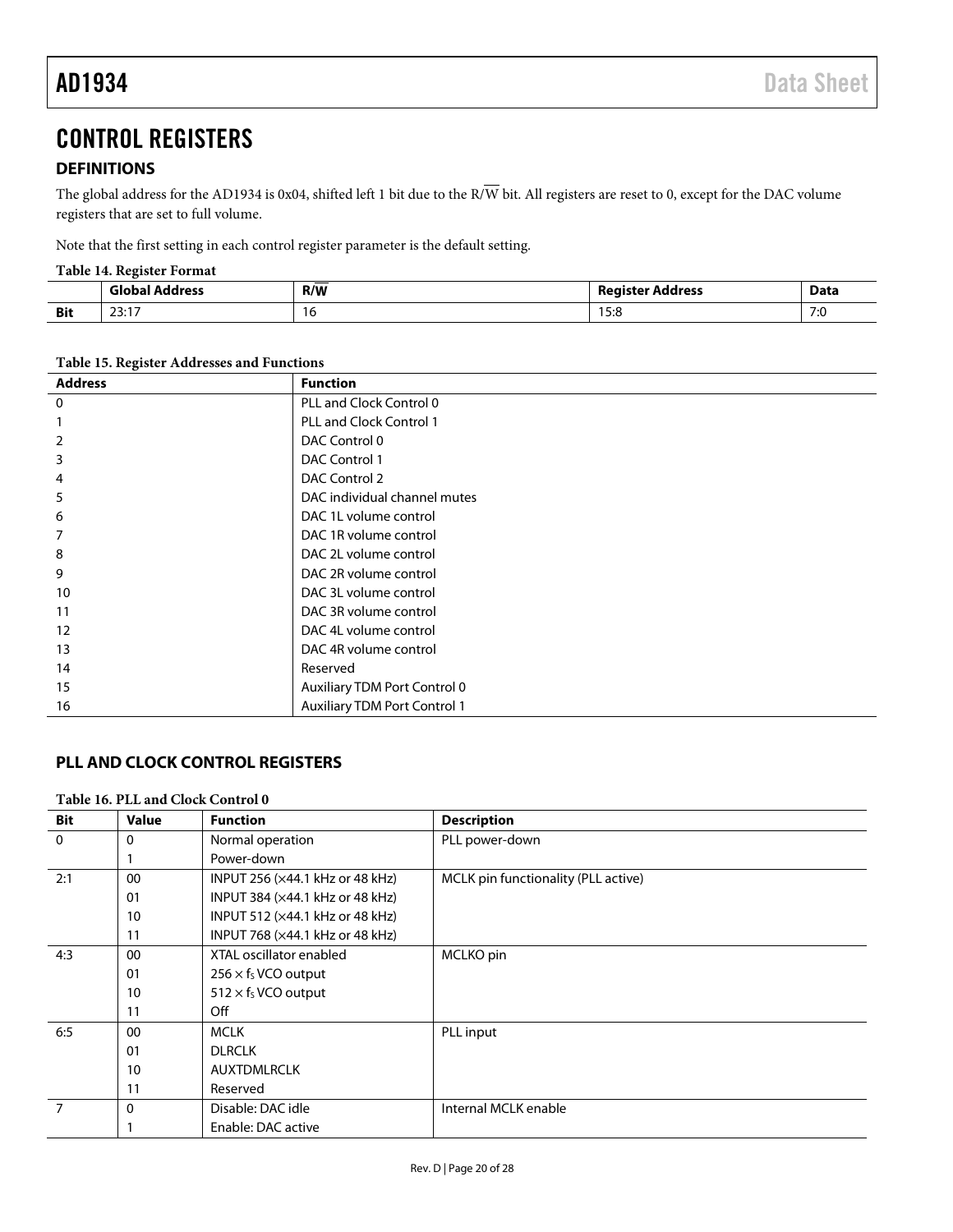#### **Table 17. PLL and Clock Control 1**

| <b>Bit</b>     | <b>Value</b> | <b>Function</b> | <b>Description</b>             |
|----------------|--------------|-----------------|--------------------------------|
| $\overline{0}$ | 0            | PLL clock       | DAC clock source select        |
|                |              | MCLK            |                                |
|                | 0            | PLL clock       | Clock source select            |
|                |              | MCLK            |                                |
|                | 0            | Enabled         | On-chip voltage reference      |
|                |              | <b>Disabled</b> |                                |
| 3              | $\Omega$     | Not locked      | PLL lock indicator (read-only) |
|                |              | Locked          |                                |
| 7:4            | 0000         | Reserved        |                                |

### <span id="page-20-0"></span>**DAC CONTROL REGISTERS**

#### **Table 18. DAC Control 0**

| <b>Bit</b>  | <b>Value</b> | <b>Function</b>                  | <b>Description</b>         |
|-------------|--------------|----------------------------------|----------------------------|
| $\mathbf 0$ | 0            | Normal                           | Power-down                 |
|             |              | Power-down                       |                            |
| 2:1         | 00           | 32 kHz/44.1 kHz/48 kHz           | Sample rate                |
|             | 01           | 64 kHz/88.2 kHz/96 kHz           |                            |
|             | 10           | 128 kHz/176.4 kHz/192 kHz        |                            |
|             | 11           | Reserved                         |                            |
| 5:3         | 000          |                                  | SDATA delay (BCLK periods) |
|             | 001          | 0                                |                            |
|             | 010          | 8                                |                            |
|             | 011          | 12                               |                            |
|             | 100          | 16                               |                            |
|             | 101          | Reserved                         |                            |
|             | 110          | Reserved                         |                            |
|             | 111          | Reserved                         |                            |
| 7:6         | 00           | Stereo (normal)                  | Serial format              |
|             | 01           | TDM (daisy chain)                |                            |
|             | 10           | DAC aux mode (DAC-, TDM-coupled) |                            |
|             | 11           | Dual-line TDM                    |                            |

#### **Table 19. DAC Control 1**

| Bit                     | <b>Value</b> | <b>Function</b>                     | <b>Description</b>        |
|-------------------------|--------------|-------------------------------------|---------------------------|
| $\mathbf 0$             | 0            | Latch in midcycle (normal)          | BCLK active edge (TDM in) |
|                         |              | Latch in at end of cycle (pipeline) |                           |
| 2:1                     | 00           | 64 (2 channels)                     | <b>BCLKs</b> per frame    |
|                         | 01           | 128 (4 channels)                    |                           |
|                         | 10           | 256 (8 channels)                    |                           |
|                         | 11           | 512 (16 channels)                   |                           |
| $\overline{\mathbf{3}}$ | 0            | Left low                            | <b>LRCLK</b> polarity     |
|                         |              | Left high                           |                           |
| $\overline{4}$          | 0            | Slave                               | <b>LRCLK</b> master/slave |
|                         |              | Master                              |                           |
| $5\overline{5}$         | 0            | Slave                               | <b>BCLK</b> master/slave  |
|                         |              | Master                              |                           |
| 6                       | 0            | DBCLK pin                           | <b>BCLK</b> source        |
|                         |              | Internally generated                |                           |
| $\overline{7}$          | $\mathbf 0$  | Normal                              | <b>BCLK</b> polarity      |
|                         |              | Inverted                            |                           |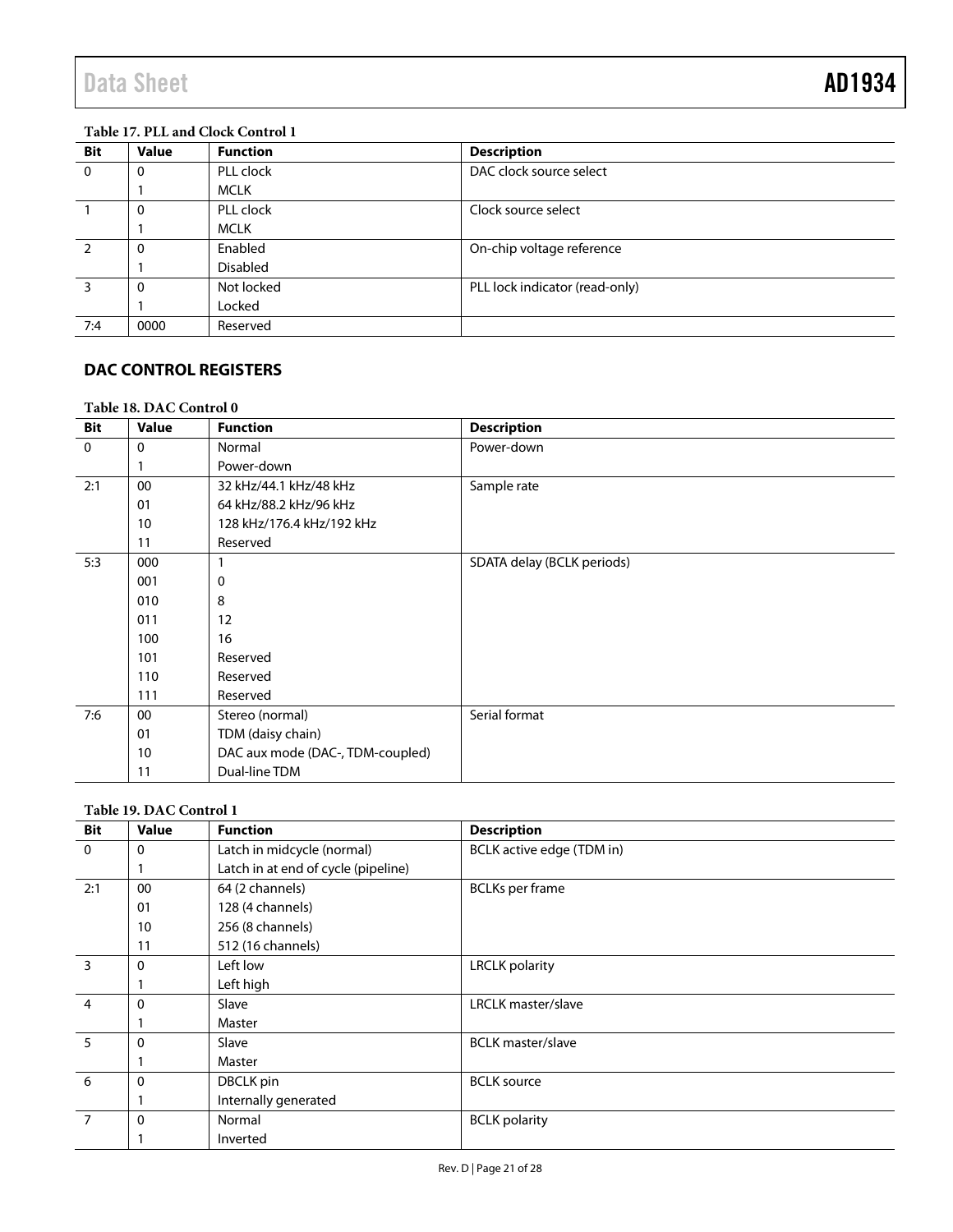#### **Table 20. DAC Control 2**

| <b>Bit</b>  | <b>Value</b> | <b>Function</b> | <b>Description</b>                             |
|-------------|--------------|-----------------|------------------------------------------------|
| $\mathbf 0$ | 0            | Unmute          | Master mute                                    |
|             |              | Mute            |                                                |
| 2:1         | 00           | Flat            | De-emphasis (32 kHz/44.1 kHz/48 kHz mode only) |
|             | 01           | 48 kHz curve    |                                                |
|             | 10           | 44.1 kHz curve  |                                                |
|             | 11           | 32 kHz curve    |                                                |
| 4:3         | 00           | 24              | Word width                                     |
|             | 01           | 20              |                                                |
|             | 10           | Reserved        |                                                |
|             | 11           | 16              |                                                |
| 5           | $\Omega$     | Noninverted     | DAC output polarity                            |
|             |              | Inverted        |                                                |
| 7:6         | 00           | Reserved        |                                                |

#### **Table 21. DAC Individual Channel Mutes**

| <b>Bit</b>              | <b>Value</b> | <b>Function</b> | <b>Description</b> |
|-------------------------|--------------|-----------------|--------------------|
| $\mathbf 0$             | 0            | <b>Unmute</b>   | DAC 1 left mute    |
|                         |              | Mute            |                    |
|                         | 0            | <b>Unmute</b>   | DAC 1 right mute   |
|                         |              | Mute            |                    |
| $\overline{2}$          | 0            | Unmute          | DAC 2 left mute    |
|                         |              | Mute            |                    |
| $\overline{\mathbf{3}}$ | 0            | Unmute          | DAC 2 right mute   |
|                         |              | Mute            |                    |
| $\overline{4}$          | 0            | Unmute          | DAC 3 left mute    |
|                         |              | Mute            |                    |
| 5                       | 0            | Unmute          | DAC 3 right mute   |
|                         |              | Mute            |                    |
| 6                       | 0            | Unmute          | DAC 4 left mute    |
|                         |              | Mute            |                    |
| $\overline{7}$          | 0            | Unmute          | DAC 4 right mute   |
|                         |              | Mute            |                    |

#### **Table 22. DAC Volume Controls**

| <b>Bit</b> | <b>Value</b> | <b>Function</b>         | <b>Description</b> |
|------------|--------------|-------------------------|--------------------|
| 7:0        |              | No attenuation          | DAC volume control |
|            | 1 to 254     | $-3/8$ dB per step      |                    |
|            | 255          | <b>Full attenuation</b> |                    |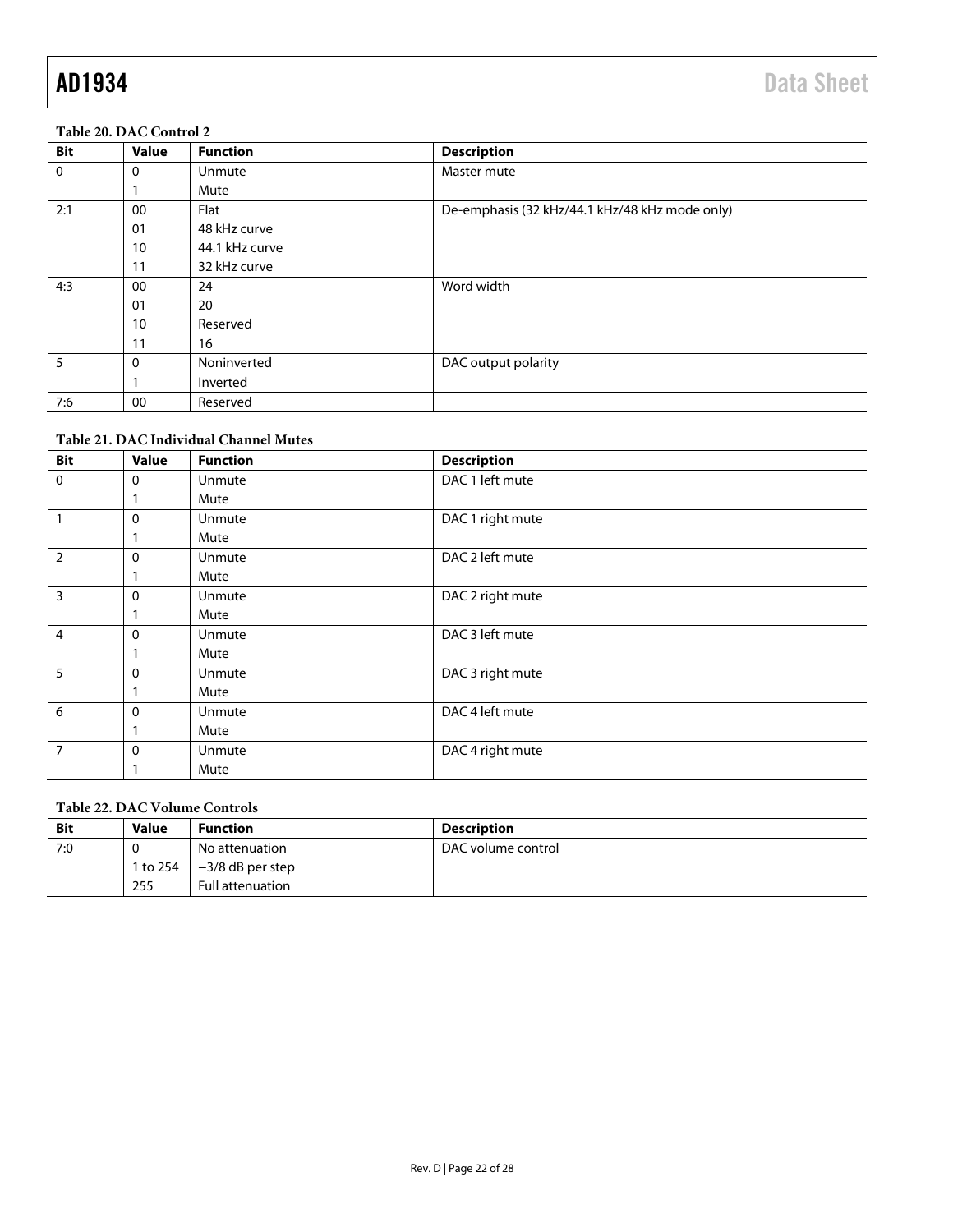#### <span id="page-22-0"></span>**AUXILIARY TDM PORT CONTROL REGISTERS**

|                | Table 23. Auxiliary TDM Control 0 |                                     |                            |  |
|----------------|-----------------------------------|-------------------------------------|----------------------------|--|
| Bit            | Value                             | <b>Function</b>                     | <b>Description</b>         |  |
| 1:0            | 00                                | 24                                  | Word width                 |  |
|                | 01                                | 20                                  |                            |  |
|                | 10                                | Reserved                            |                            |  |
|                | 11                                | 16                                  |                            |  |
| 4:2            | 000                               |                                     | SDATA delay (BCLK periods) |  |
|                | 001                               | 0                                   |                            |  |
|                | 010                               | 8                                   |                            |  |
|                | 011                               | 12                                  |                            |  |
|                | 100                               | 16                                  |                            |  |
|                | 101                               | Reserved                            |                            |  |
|                | 110                               | Reserved                            |                            |  |
|                | 111                               | Reserved                            |                            |  |
| 6:5            | 00                                | Reserved                            | Serial format              |  |
|                | 01                                | Reserved                            |                            |  |
|                | 10                                | DAC aux mode                        |                            |  |
|                | 11                                | Reserved                            |                            |  |
| $\overline{7}$ | 0                                 | Latch in midcycle (normal)          | BCLK active edge (TDM in)  |  |
|                |                                   | Latch in at end of cycle (pipeline) |                            |  |

#### **Table 24. Auxiliary TDM Control 1**

|                | Table 24. Auxiliary TDM Control 1 |                                         |                           |  |  |
|----------------|-----------------------------------|-----------------------------------------|---------------------------|--|--|
| <b>Bit</b>     | <b>Value</b>                      | <b>Function</b>                         | <b>Description</b>        |  |  |
| $\mathbf{0}$   | 0                                 | 50/50 (allows 32/24/20/16 BCLK/channel) | <b>LRCLK</b> format       |  |  |
|                |                                   | Pulse (32 BCLK/channel)                 |                           |  |  |
|                | $\Omega$                          | Drive out on falling edge (DEF)         | <b>BCLK</b> polarity      |  |  |
|                |                                   | Drive out on rising edge                |                           |  |  |
| $\overline{2}$ | $\Omega$                          | Left low                                | <b>LRCLK</b> polarity     |  |  |
|                |                                   | Left high                               |                           |  |  |
| $\overline{3}$ | $\Omega$                          | Slave                                   | <b>LRCLK</b> master/slave |  |  |
|                |                                   | Master                                  |                           |  |  |
| 5:4            | 00                                | 64                                      | <b>BCLKs</b> per frame    |  |  |
|                | 01                                | 128                                     |                           |  |  |
|                | 10                                | 256                                     |                           |  |  |
|                | 11                                | 512                                     |                           |  |  |
| 6              | $\Omega$                          | Slave                                   | <b>BCLK</b> master/slave  |  |  |
|                |                                   | Master                                  |                           |  |  |
| $\overline{7}$ | 0                                 | <b>AUXTDMBCLK pin</b>                   | <b>BCLK</b> source        |  |  |
|                |                                   | Internally generated                    |                           |  |  |

#### <span id="page-22-1"></span>**ADDITIONAL MODES**

The AD1934 offers several additional modes for board level design enhancements. To reduce the EMI in board level design, serial data can be transmitted without an explicit BCLK. See [Figure 19](#page-23-0) for an example of a DAC TDM data transmission mode that does not require high speed DBCLK. This configuration is applicable when the AD1934 master clock is generated by the PLL with the DLRCLK as the PLL reference frequency.

To relax the requirement for the setup time of the AD1934 in cases of high speed TDM data transmission, the AD1934 can latch in the data using the falling edge of DBCLK. This effectively dedicates the entire BCLK period to the setup time. This mode is useful in cases where the source has a large delay time in the serial data driver. [Figure 20 s](#page-23-1)hows this pipeline mode of data transmission.

Both the BLCK-less and pipeline modes are available.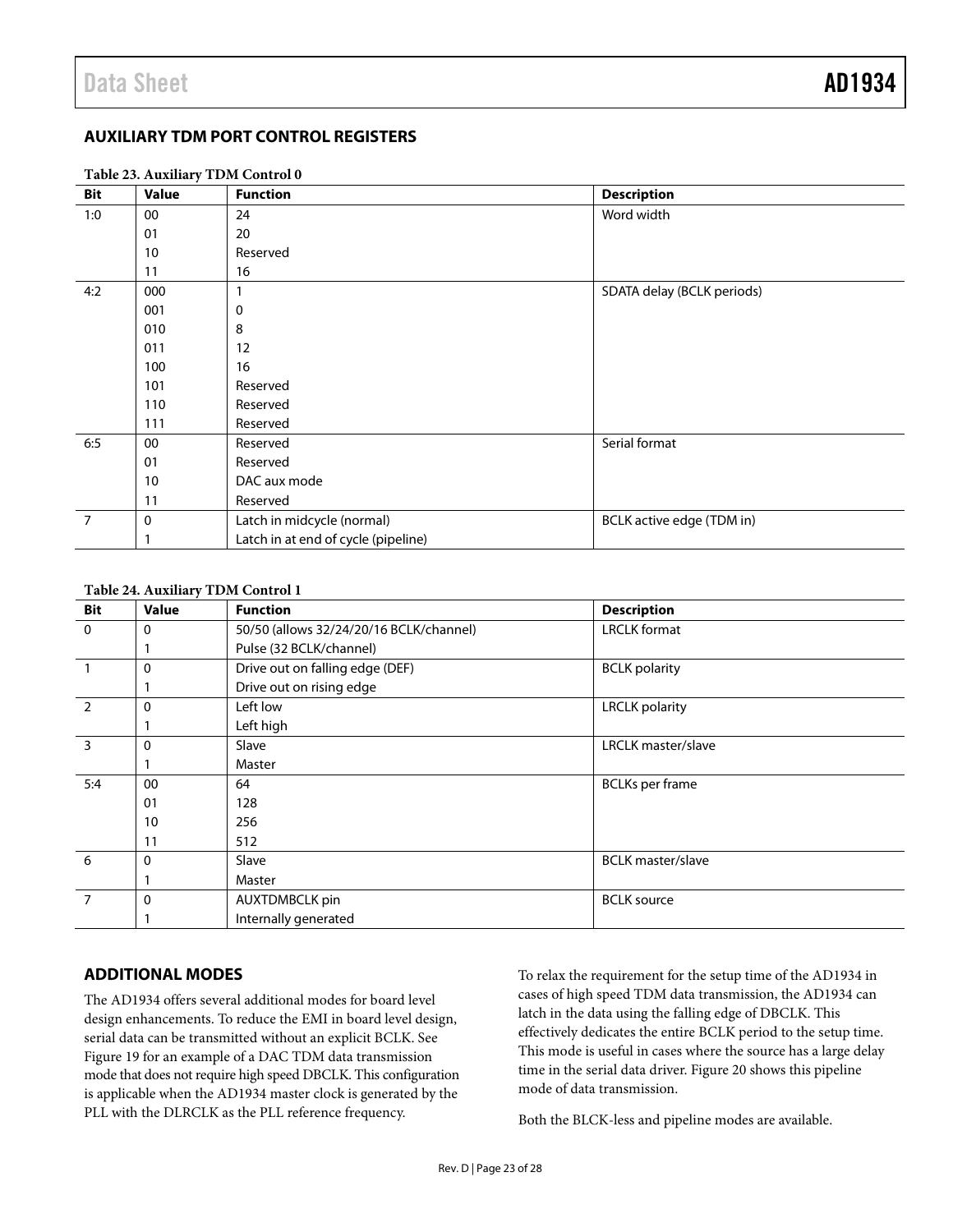<span id="page-23-1"></span><span id="page-23-0"></span>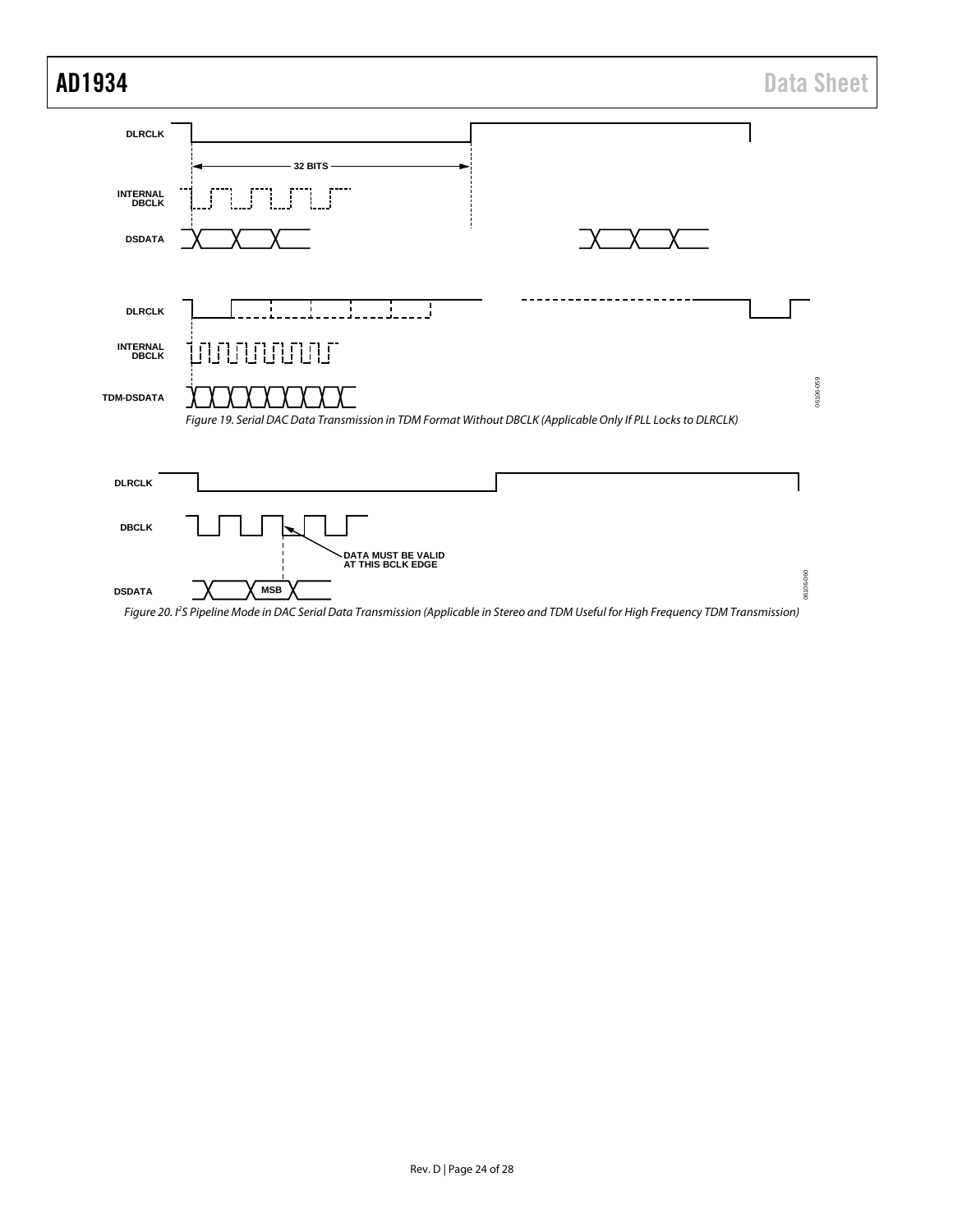## <span id="page-24-0"></span>APPLICATION CIRCUITS

Typical applications circuits are shown in [Figure 21,](#page-24-1) [Figure 22,](#page-24-2)  an[d Figure 23.](#page-24-3) Recommended loop filters for LR clock and master clock as the PLL reference are shown i[n Figure 21.](#page-24-1)  Output filters for the DAC outputs are shown i[n Figure 22](#page-24-2) and [Figure 23](#page-24-3) for the noninverting and inverting cases, respectively.



<span id="page-24-1"></span>*Figure 21. Recommended Loop Filters for LRCLK or MCLK PLL Reference*



<span id="page-24-2"></span>*Figure 22. Typical DAC Output Filter Circuit (Single-Ended, Noninverting)*



<span id="page-24-3"></span>*Figure 23. Typical DAC Output Filter Circuit (Single-Ended, Inverting)*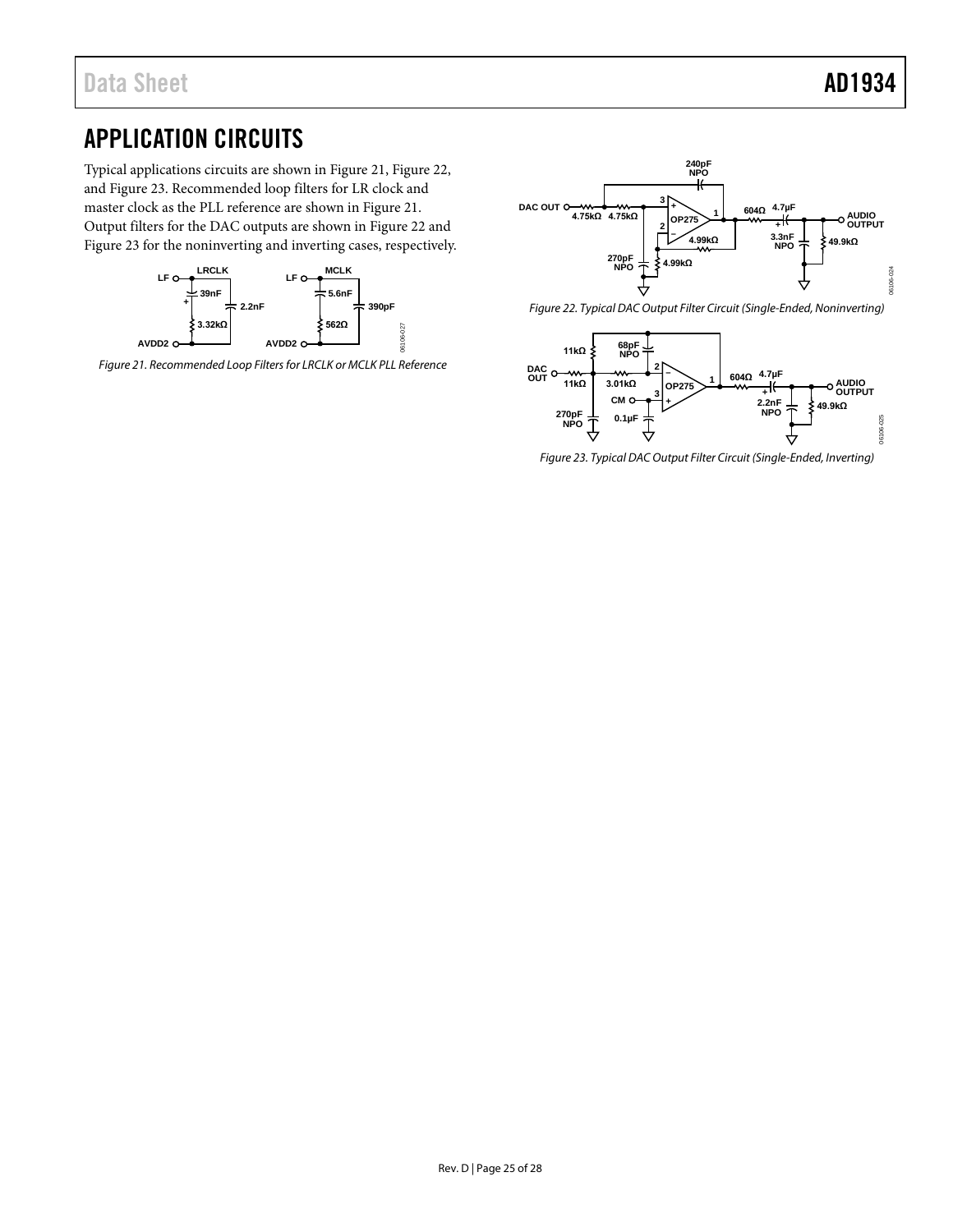### <span id="page-25-0"></span>OUTLINE DIMENSIONS



### <span id="page-25-1"></span>**ORDERING GUIDE**

| Model <sup>1,2</sup> | <b>Temperature Range</b>            | <b>Package Description</b>      | <b>Package Option</b> |
|----------------------|-------------------------------------|---------------------------------|-----------------------|
| AD1934YSTZ           | $-40^{\circ}$ C to $+105^{\circ}$ C | 48-Lead LOFP                    | ST-48                 |
| AD1934YSTZ-RL        | $-40^{\circ}$ C to $+105^{\circ}$ C | 48-Lead LQFP, 13" Tape and Reel | ST-48                 |
| AD1934WBSTZ          | $-40^{\circ}$ C to $+105^{\circ}$ C | 48-Lead LOFP                    | ST-48                 |
| AD1934WBSTZ-RL       | $-40^{\circ}$ C to $+105^{\circ}$ C | 48-Lead LQFP, 13" Tape and Reel | ST-48                 |
| EVAL-AD1938AZ        |                                     | <b>Evaluation Board</b>         |                       |

 $1 Z =$  RoHS Compliant Part.

<span id="page-25-2"></span> $2$  W = Qualified for Automotive Applications.

#### **AUTOMOTIVE PRODUCTS**

The AD1934WBSTZ and AD1934WBSTZ-RL models are available with controlled manufacturing to support the quality and reliability requirements of automotive applications. Note that these automotive models may have specifications that differ from the commercial models; therefore, designers should review the [Specifications](#page-2-4) section of this data sheet carefully. Only the automotive grade products shown are available for use in automotive applications. Contact your local Analog Devices account representative for specific product ordering information and to obtain the specific Automotive Reliability reports for these models.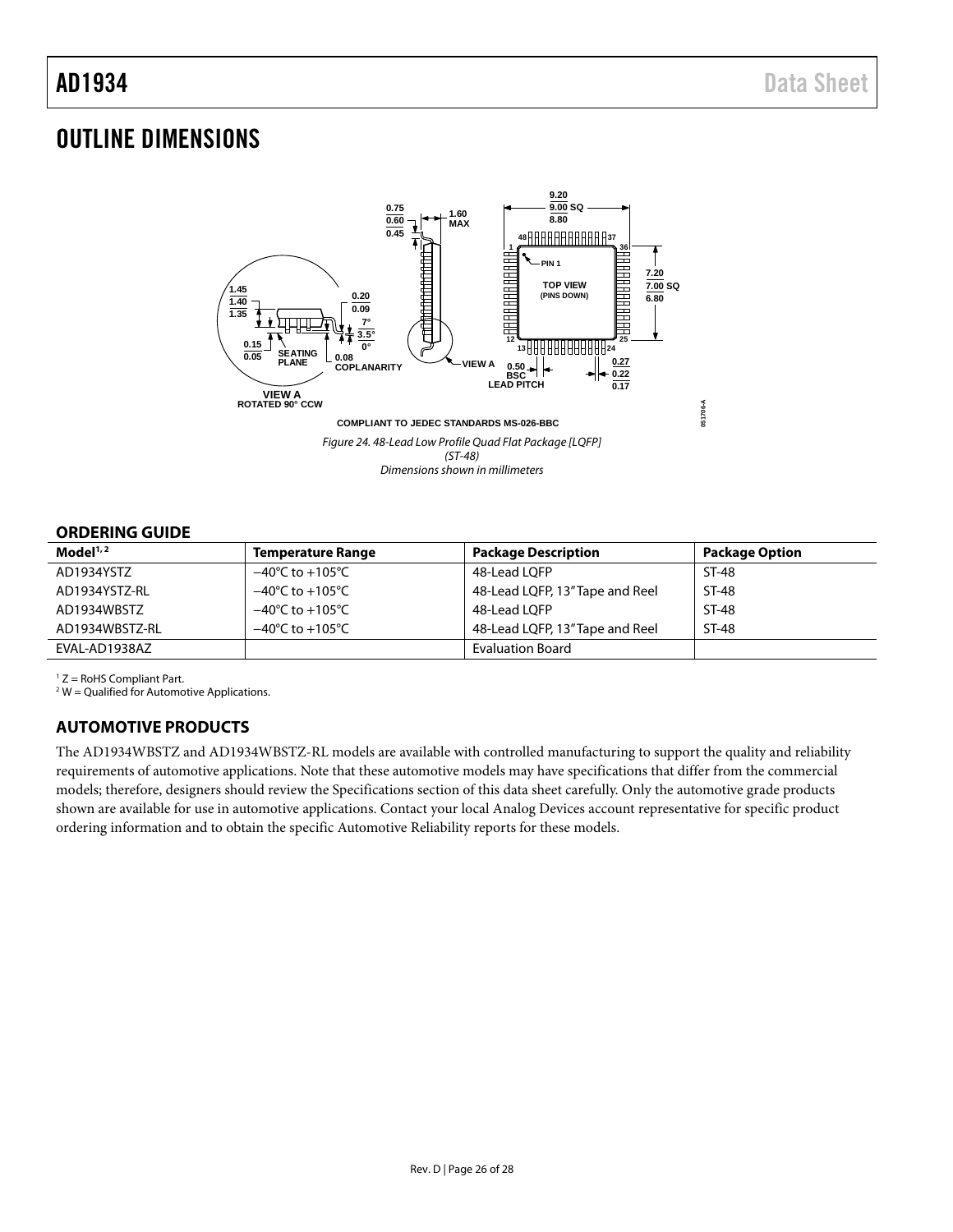# **NOTES**